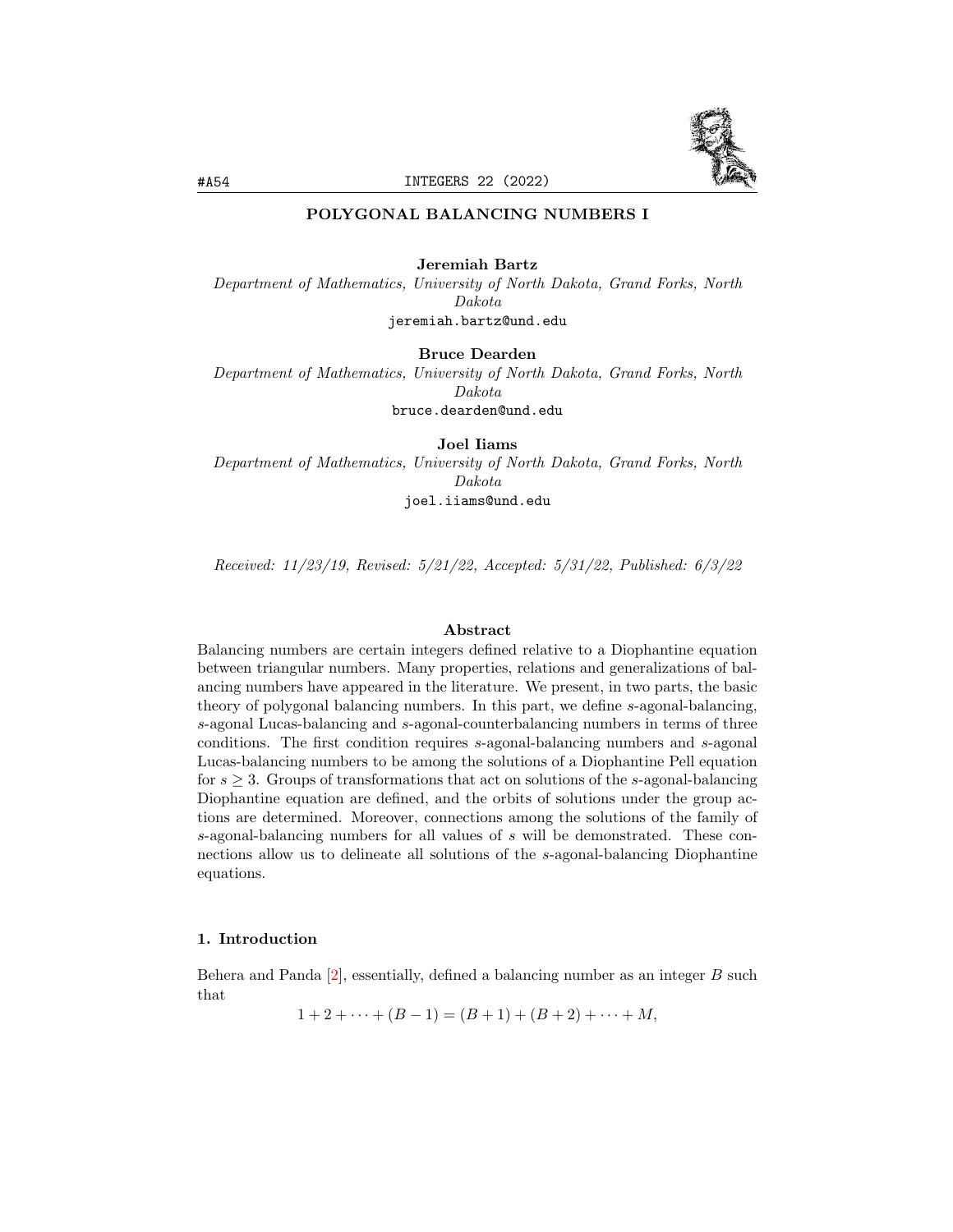for some M, which we call a counterbalancing number. For example, since  $1 + \cdots$  $5 = 7 + 8$ , we see that  $(B, M) = (6, 8)$  is a balancing, counterbalancing number pair. This is equivalent to the Diophantine equation involving triangular numbers given by

<span id="page-1-0"></span>
$$
\frac{(B-1)B}{2} + \frac{B(B+1)}{2} = \frac{M(M+1)}{2}, \text{ or } B^2 = \frac{M(M+1)}{2}.
$$
 (1)

Solving Equation  $(1)$  for the positive counterbalancing number  $M$ , we have that

<span id="page-1-2"></span>
$$
M = \frac{-1 + \sqrt{8B^2 + 1}}{2}.
$$
 (2)

Thus,  $8B^2 + 1$  must be an odd, perfect square for B to be a balancing number. Panda and Behera also found that a particular function and its inverse,

$$
f(x) = 3x + \sqrt{8x^2 + 1}
$$
 and  $f^{-1}(x) = 3x - \sqrt{8x^2 + 1}$ ,

provide the next and previous balancing numbers from a given one:

<span id="page-1-1"></span>
$$
B_{k+1} = f(B_k) = 3B_k + \sqrt{8B_k^2 + 1} \text{ and } B_{k-1} = f^{-1}(B_k) = 3B_k - \sqrt{8B_k^2 + 1}. \tag{3}
$$

From Equations [\(3\)](#page-1-1), they deduced the fundamental recurrence relation

$$
B_{k+1} = 6B_k - B_{k-1}
$$
, with  $B_0 = 0$  and  $B_1 = 1$ .

Panda [\[9\]](#page-25-0) introduced the Lucas-balancing numbers, defined by

<span id="page-1-3"></span>
$$
C_k = \sqrt{8B_k^2 + 1}, \text{ with } C_0 = 1 \text{ and } C_1 = 3,
$$
 (4)

as an analog of the Lucas numbers relative to the Fibonacci numbers. From Equa-tion [\(2\)](#page-1-2), we see that  $C_k = 2M_k+1$ . Thus, rather than basing an analysis of balancing numbers on  $B$  and  $C$  we may use  $M$  rather than  $C$  if it is to our advantage.

Using Definition [4](#page-1-3) and that of the function  $f(x)$ , we see that

<span id="page-1-4"></span>
$$
B_{k+1} = 3B_k + C_k.
$$
 (5)

Although he does not explicitly refer to the Lucas-balancing numbers, Liptai [\[6\]](#page-25-1) showed that the balancing numbers and Lucas-balancing numbers satisfy the Pell equation

<span id="page-1-5"></span>
$$
C^2 - 8B^2 = 1.\t\t(6)
$$

Using Definition [4](#page-1-3) and Equation [\(5\)](#page-1-4) we may express  $C_{k+1}$  as a linear combination of  $B_k$  and  $C_k$ .

**Theorem 1.** For  $k \geq 0$ , we have that

<span id="page-1-6"></span>
$$
C_{k+1} = 3C_k + 8B_k. \t\t(7)
$$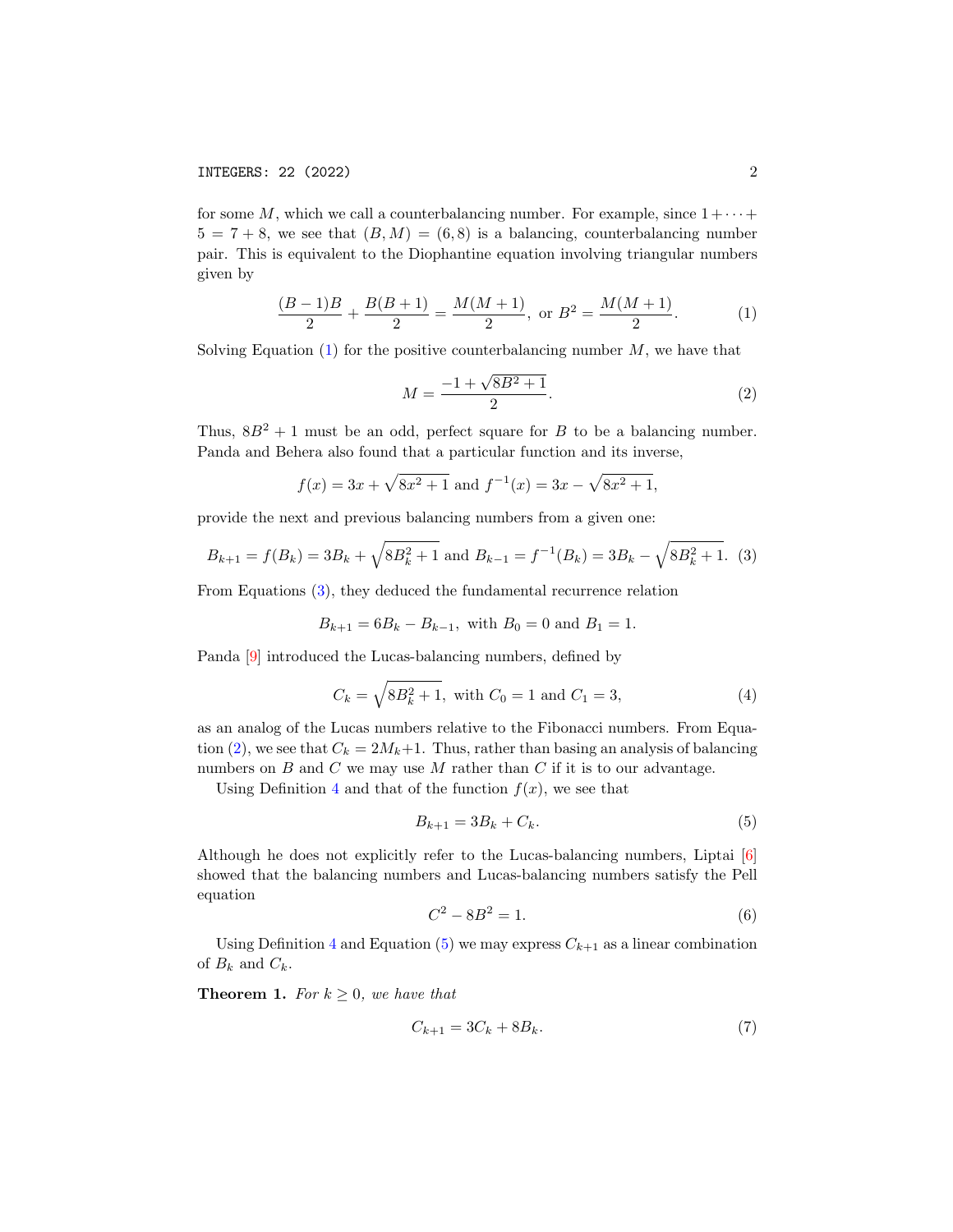Moreover, since  $64B_k^2 = 8C_k^2 - 8$ , we may define a function taking one Lucasbalancing number  $C_k$  to the next,  $C_{k+1}$ .

**Corollary 1.** *We have* 
$$
C_{k+1} = g(C_k) = 3C_k + \sqrt{8C_k^2 - 8}
$$
, *where*

<span id="page-2-0"></span>
$$
g(y) = 3y + \sqrt{8y^2 - 8}.
$$
 (8)

The equations, functions, recursions from Equation [\(1\)](#page-1-0) to Equation [\(8\)](#page-2-0) provide the foundations for subsequent studies of balancing numbers and Lucas-balancing numbers, and their properties.

Panda [\[8\]](#page-25-2) generalized the balancing number concept to arbitrary sequences. In particular, he considered balancing the sequence of odd integers:

$$
1+3+\cdots+(2b-3)=(2b+1)+(2b+3)+\cdots+(2m-1).
$$

This leads to, what we call, the square-balancing equation:

<span id="page-2-1"></span>
$$
(b-1)^2 + b^2 = m^2.
$$
 (9)

In this case, we must make a distinction between a square-balancing number  $B$ , given by  $2b - 1$ , and the square-balancing index b corresponding to  $B = 2b - 1$ . Similarly, we must distinguish the square-counterbalancing number  $M = 2m - 1$ , from the square-counterbalancing index  $m$ . As with the balancing numbers, the square-balancing Equation  $(9)$  along with analogs of Equations  $(2)$  through  $(6)$ , provide the basis for exploring the square-balancing numbers and associated Lucassquare-balancing numbers.

Our aim is to generalize the problems of balancing the triangular and square equations to balancing sequences for polygonal numbers of any number of sides. That is, for a given number of sides,  $s \geq 3$ , we balance a sequence that yields a general balancing equation involving the formula for s-sided polygonal numbers. A balancing number for the general s-agonal balancing equation will be called an s-agonal-balancing number. Corresponding to the triangular and square cases, we will develop the analogs of Equations [\(1\)](#page-1-0) through [\(6\)](#page-1-5). These will provide a general theory for the family of all s-agonal-balancing numbers.

For each s, greater than or equal to three, the s-agonal-balancing numbers are a result of balancing certain arithmetic sequences. The general problem of balancing a single arithmetic sequence  $(an + b)_{n>0}$ , resulting in the, so called,  $(a, b)$ -type bal-ancing numbers, was first introduced by Kovács, Liptai, and Olajos [\[4\]](#page-24-1). Rather than considering just one sequence of balancing numbers, we show that the entire family of s-agonal-balancing numbers and associate s-agonal Lucas-balancing numbers are interrelated across values of s.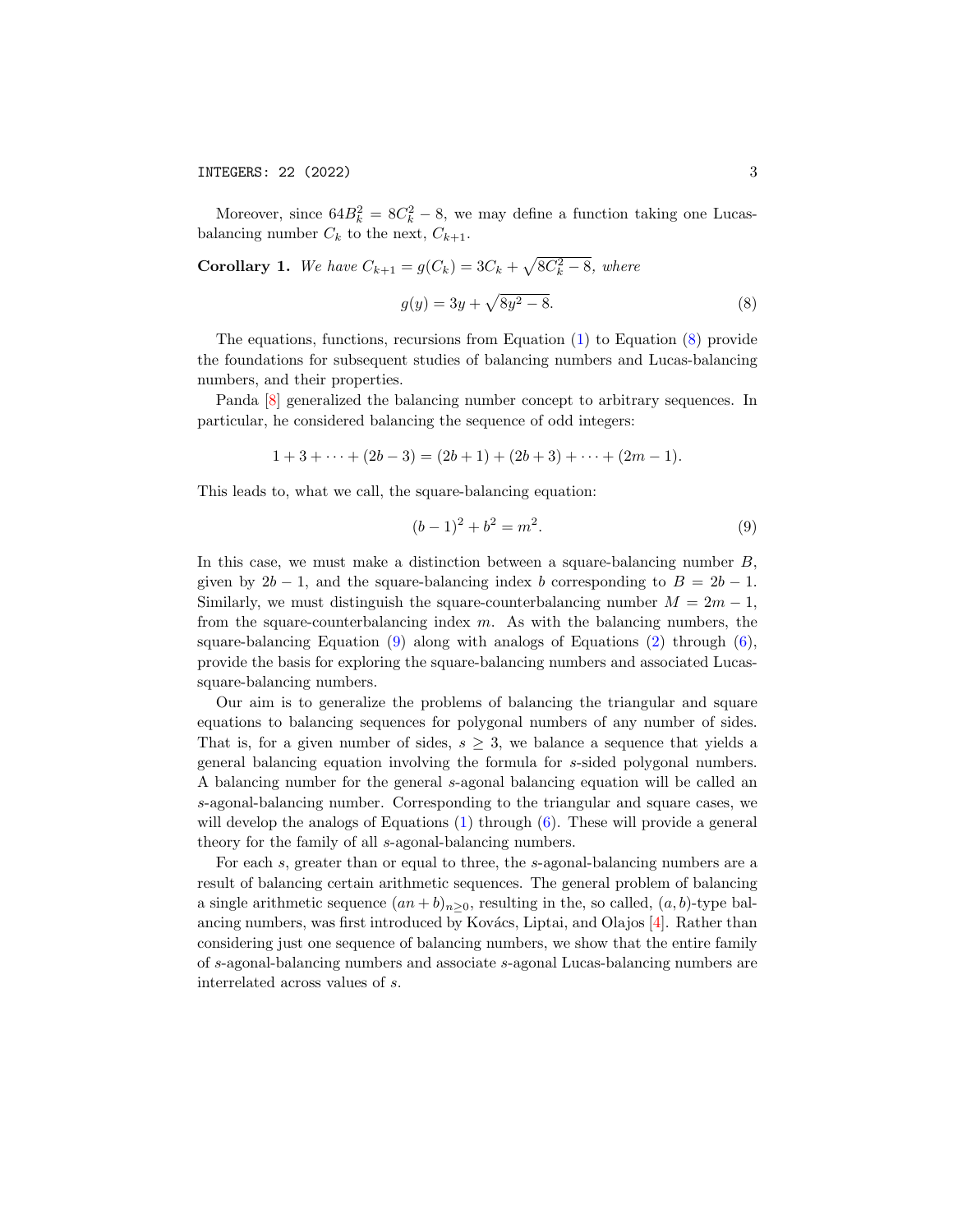## <span id="page-3-6"></span>2. Fundamental Properties of Balancing, Lucas-Balancing, Counterbalancing and Pell Numbers

We list some well-known properties and identities of balancing and Lucas-balancing numbers together with counterbalancing number properties that will be used in later sections. First, we observe a relationship between Lucas-balancing and counterbalancing numbers. From Equations [\(2\)](#page-1-2) and [\(4\)](#page-1-3), we see that

<span id="page-3-0"></span>
$$
M_k = \frac{-1 + C_k}{2} \text{ or } C_k = 2M_k + 1.
$$
 (10)

The well-known recurrence relations for  $B_k$  and  $C_k$  are

<span id="page-3-1"></span>
$$
B_{k+1} = 6B_k - B_{k-1} \text{ and } C_{k+1} = 6C_k - C_{k-1},\tag{11}
$$

where  $B_0 = 0$ ,  $B_1 = 1$  and  $C_0 = 1$ ,  $C_1 = 3$ . From Equations [\(10\)](#page-3-0) and [\(11\)](#page-3-1), we obtain the recurrence for the counterbalancing numbers given by

<span id="page-3-4"></span><span id="page-3-3"></span><span id="page-3-2"></span>
$$
M_{k+1} = 6M_k - M_{k-1} + 2,\t\t(12)
$$

where  $M_0 = 0$  and  $M_1 = 1$ . Solving the recurrences, with their respective initial conditions, we obtain the Binet formulas for  $B_k$ ,  $C_k$  and  $M_k$ :

$$
B_k = \frac{(3 + \sqrt{8})^k - (3 - \sqrt{8})^k}{2\sqrt{8}},
$$
\n(13)

$$
C_k = \frac{(3 + \sqrt{8})^k + (3 - \sqrt{8})^k}{2},\tag{14}
$$

$$
M_k = \frac{(3+\sqrt{8})^k + (3-\sqrt{8})^k - 2}{4}.
$$
\n(15)

By extending the Recurrences [11](#page-3-1) and [12](#page-3-2) backwards, the respective initial conditions imply that

<span id="page-3-5"></span>
$$
B_{-k} = -B_k, \ C_{-k} = C_k, \text{ and } M_{-k} = M_k. \tag{16}
$$

for all integers  $k$ .

From the Binet forms shown in Equations [\(13\)](#page-3-3) and [\(14\)](#page-3-4), and the Extensions [16,](#page-3-5) we may derive De Moivre's identity for balancing numbers, (see Panda [\[9\]](#page-25-0)).

**Theorem 2.** For  $k \in \mathbb{Z}$ , we have

$$
(C_k + B_k \sqrt{8})^n = C_{kn} + B_{kn} \sqrt{8}.
$$

Using the pair of recurrences in Equations  $(5)$  and  $(7)$ , we may express the actions of  $f(x)$  and  $g(y)$  in matrix form. That is, we have a Brahmagupta matrix representation of the transition between one  $(B_k, C_k)$  pair and the next.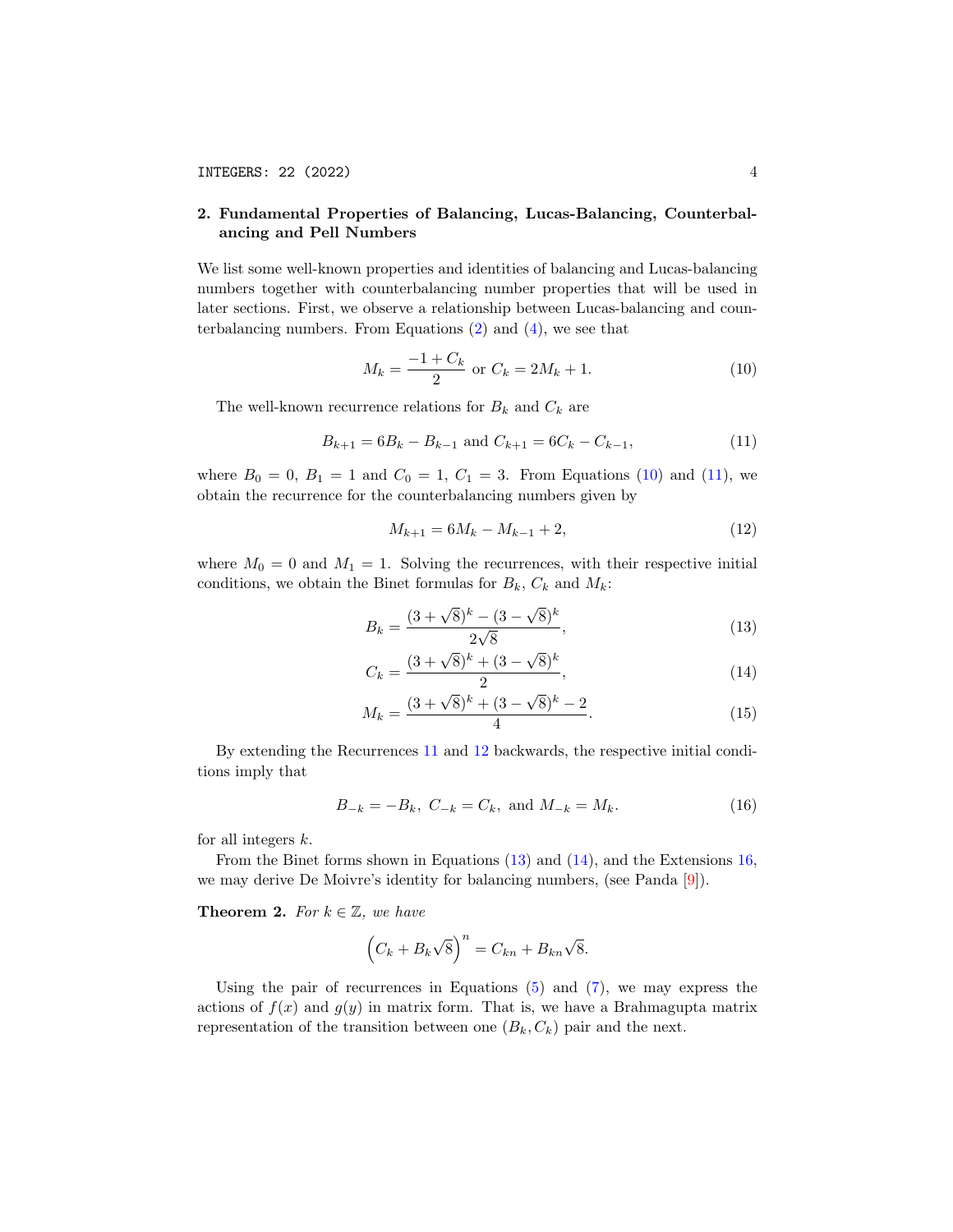INTEGERS: 22 (2022) 5

<span id="page-4-0"></span>**Theorem 3.** For all  $k \in \mathbb{Z}$ , we have

$$
\begin{bmatrix} B_{k+1} \\ C_{k+1} \end{bmatrix} = \begin{bmatrix} 3 & 1 \\ 8 & 3 \end{bmatrix} \begin{bmatrix} B_k \\ C_k \end{bmatrix}, \text{ and } \begin{bmatrix} B_k \\ C_k \end{bmatrix} = \begin{bmatrix} 3 & 1 \\ 8 & 3 \end{bmatrix}^k \begin{bmatrix} B_0 \\ C_0 \end{bmatrix} = \begin{bmatrix} C_k & B_k \\ 8B_k & C_k \end{bmatrix} \begin{bmatrix} 0 \\ 1 \end{bmatrix},
$$

since  $B_0 = 0$  and  $C_0 = 1$ .

The later matrix form was used by Ray [\[11\]](#page-25-3) to prove the identities

 $B_{k+\ell} = C_kB_\ell + B_kC_\ell$  and  $C_{k+\ell} = C_kC_\ell + 8B_kB_\ell.$ 

It is useful to express the fundamental transformation in Theorem [3](#page-4-0) in terms of  $B_k$  and  $M_k$ .

**Theorem 4.** For all  $k \in \mathbb{Z}$ , we have

$$
\begin{bmatrix} B_{k+1} \\ M_{k+1} \end{bmatrix} = \begin{bmatrix} 3 & 2 \\ 4 & 3 \end{bmatrix} \begin{bmatrix} B_k \\ M_k \end{bmatrix} + \begin{bmatrix} 1 \\ 1 \end{bmatrix}.
$$

*Proof.* We make appropriate substitutions of the form  $C = 2M + 1$  in the transformation, then express the result as a transformation on  $B_k$  and  $M_k$ :

$$
\begin{bmatrix} B_{k+1} \\ C_{k+1} \end{bmatrix} = \begin{bmatrix} 3 & 1 \\ 8 & 3 \end{bmatrix} \begin{bmatrix} B_k \\ C_k \end{bmatrix}
$$

becomes

$$
\begin{bmatrix} B_{k+1} \\ 2M_{k+1} + 1 \end{bmatrix} = \begin{bmatrix} 3 & 1 \\ 8 & 3 \end{bmatrix} \begin{bmatrix} B_k \\ 2M_k + 1 \end{bmatrix},
$$

which may be expressed in the form

$$
\begin{bmatrix} 1 & 0 \\ 0 & 2 \end{bmatrix} \begin{bmatrix} B_{k+1} \\ M_{k+1} \end{bmatrix} + \begin{bmatrix} 0 \\ 1 \end{bmatrix} = \begin{bmatrix} 3 & 1 \\ 8 & 3 \end{bmatrix} \left( \begin{bmatrix} 1 & 0 \\ 0 & 2 \end{bmatrix} \begin{bmatrix} B_k \\ M_k \end{bmatrix} + \begin{bmatrix} 0 \\ 1 \end{bmatrix} \right).
$$

Solving for  $[B_{k+1}, M_{k+1}]^T$ , we have

$$
\begin{bmatrix} B_{k+1} \\ M_{k+1} \end{bmatrix} = \begin{bmatrix} 1 & 0 \\ 0 & 2 \end{bmatrix}^{-1} \begin{bmatrix} 3 & 1 \\ 8 & 3 \end{bmatrix} \begin{bmatrix} 1 & 0 \\ 0 & 2 \end{bmatrix} \begin{bmatrix} B_k \\ M_k \end{bmatrix} + \begin{bmatrix} 1 & 0 \\ 0 & 2 \end{bmatrix}^{-1} \begin{bmatrix} 3 & 1 \\ 8 & 3 \end{bmatrix} \begin{bmatrix} 0 \\ 1 \end{bmatrix} - \begin{bmatrix} 0 \\ 1 \end{bmatrix} \end{bmatrix}
$$

$$
= \begin{bmatrix} 3 & 2 \\ 4 & 3 \end{bmatrix} \begin{bmatrix} B_k \\ M_k \end{bmatrix} + \begin{bmatrix} 1 \\ 1 \end{bmatrix}.
$$

 $\Box$ 

Finally, Table [1](#page-5-0) displays the first few values near index zero of the sequences of balancing  $(A001109)$ , Lucas-balancing  $(A001541)$ , and counterbalancing  $(A001108)$ numbers.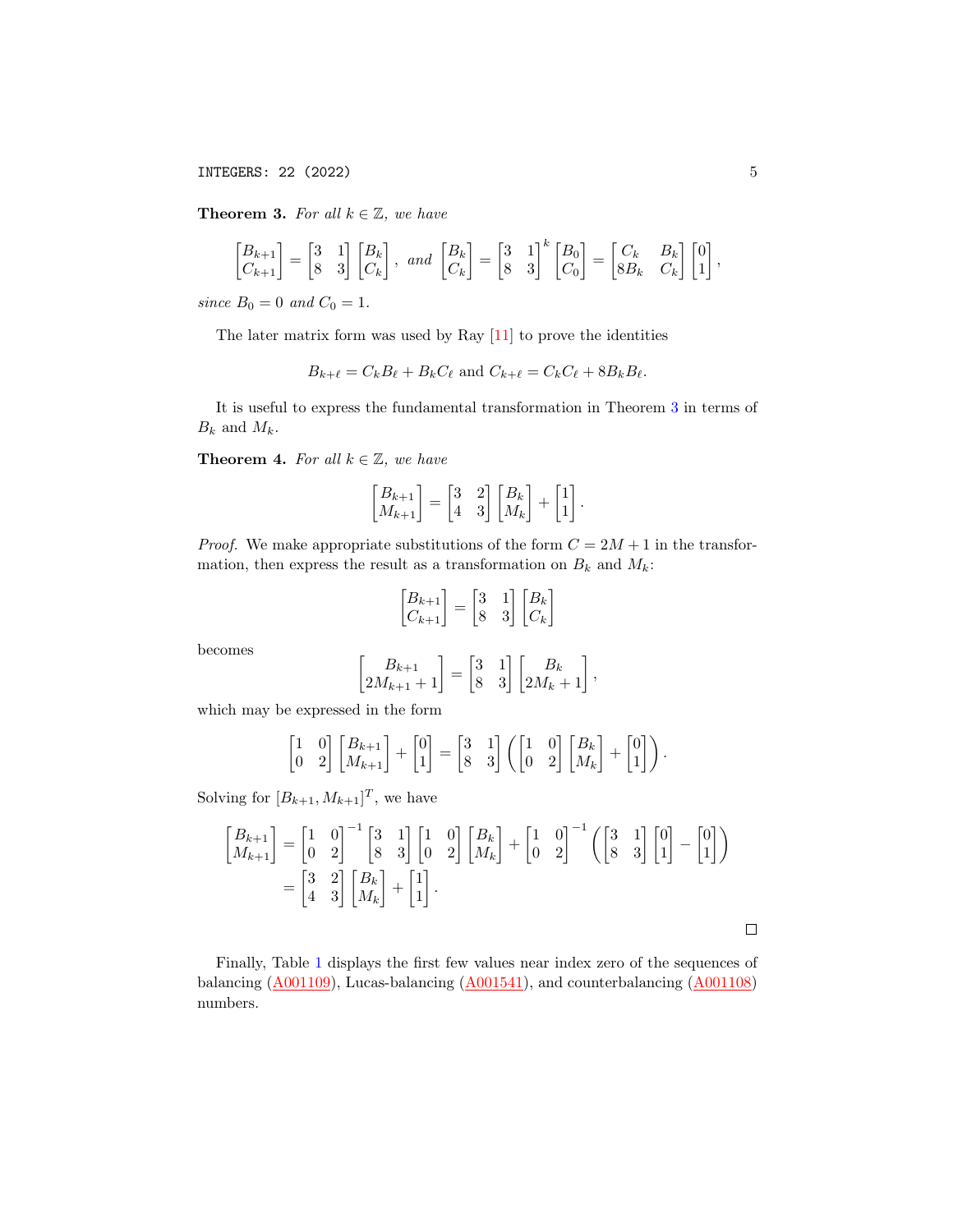| $\boldsymbol{k}$ |                                     |     |              | $-2$ $-1$ 0 1 2 3 |     | $\sim$ 4 | $\mathcal{D}$ |            |
|------------------|-------------------------------------|-----|--------------|-------------------|-----|----------|---------------|------------|
|                  |                                     |     |              | $B_k$ -6 -1 0 1 6 | -35 |          | 204 1189      | 6930       |
| $C_k$ 17         | $\overline{\phantom{a}}$ 3          | 1 3 |              | 17                | 99  | 577      |               | 3363 19601 |
| $M_k$ 8          | $\epsilon = -1$ and $\epsilon = -1$ |     | $0 \qquad 1$ | -8                | 49  | 288      | 1681          | 9800       |

<span id="page-5-0"></span>Table 1: Balancing, Lucas-balancing and counterbalancing numbers

## 3. Defining s-agonal-Balancing Numbers

For ordinary balancing numbers, we saw that the defining Diophantine Equation [\(1\)](#page-0-0) reduces to solving  $T_{B-1} + T_B = T_M$ , where  $T_n$  denotes the *n*th triangular number. Balancing the sequence of odd natural numbers led to the square-balancing equation  $(b-1)^2 + b^2 = m^2$ . To generalize, we want to balance a sequence to obtain the analogous equation for s-sided polygonal numbers. That is, for each  $s \geq 3$ , we wish to balance a sequence to obtain the s-agonal-balancing equation

<span id="page-5-1"></span>
$$
P(s, b-1) + P(s, b) = P(s, m),
$$
\n(17)

where  $P(s, n)$  the s-sided polygonal number of order n given by the well-known formula

<span id="page-5-2"></span>
$$
P(s,n) = \sum_{i=1}^{n} ((s-2)i - (s-3)) = \frac{1}{2}n((s-2)n - (s-4)).
$$
 (18)

Hence, we may balance the sequence  $((s-2)i-(s-3))_{i\geq 1}$  at an index b to obtain the s-agonal-balancing Equation [\(17\)](#page-5-1). For b satisfying the s-agonal-balancing Equation  $(17)$ , we call b an s-agonal-balancing index with corresponding s-agonal-balancing number given by  $B = (s-2)b-(s-3)$ . Additionally, the s-agonal-counterbalancing index m corresponds to the s-agonal-counterbalancing number  $M = (s-2)m-(s-1)$ 3).

Substituting the expression for  $P(s, n)$  from Formula [\(18\)](#page-5-2) into the s-agonalbalancing Equation [\(17\)](#page-5-1), we obtain

$$
\frac{b-1}{2}((s-2)(b-1)-(s-4))+\frac{b}{2}((s-2)b-(s-4))=\frac{m}{2}((s-2)m-(s-4)).
$$

Making the substitutions  $b = (B + (s-3))/(s-2)$  and  $b-1 = (B-1)/(s-2)$  and simplifying, we have

$$
\frac{1}{(s-2)}\left(2B^2 + 2(s-3)\right) = (s-2)m^2 - (s-4)m.
$$

Solving this quadratic equation for  $m$ , and selecting the positive root to assure that m is positive, we obtain an explicit relationship between  $m$  and  $B$  given by

<span id="page-5-3"></span>
$$
m = \frac{(s-4) + \sqrt{8B^2 + s^2 - 8}}{2(s-2)}.
$$
\n(19)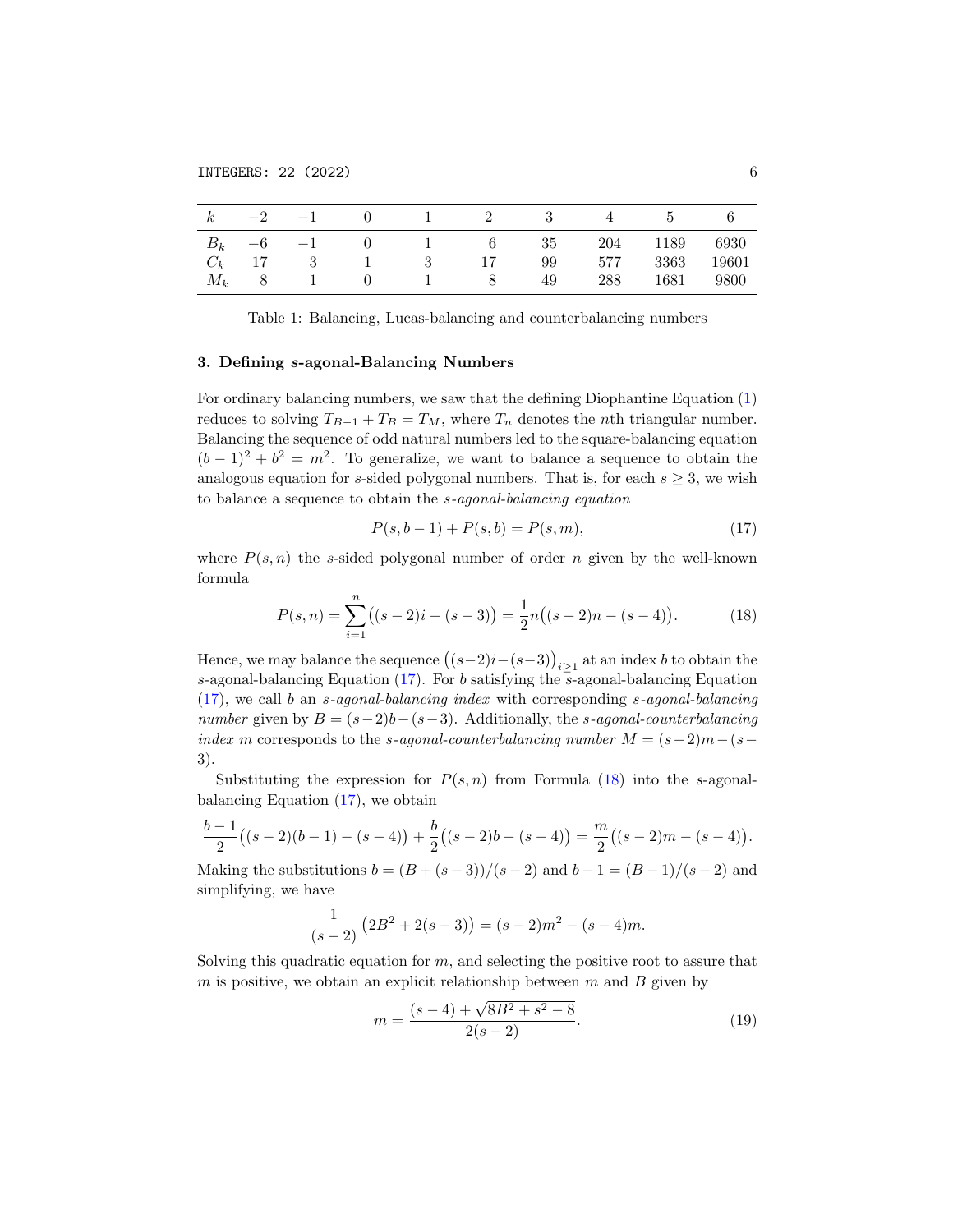In order for  $m$  and  $B$  to be integers, Equation [\(19\)](#page-5-3) requires the following three conditions for  $B$  to be an s-agonal-balancing number:

$$
8B^2 + s^2 - 8
$$
 is a perfect square (20)

$$
(s-4) + \sqrt{8B^2 + s^2 - 8}
$$
 is divisible by  $2(s-2)$  and (21)

$$
B \text{ must be of the form } (s-2)b - (s-3). \tag{22}
$$

The first Condition [\(20\)](#page-6-0) requires  $8B^2 + s^2 - 8 = C^2$ , for some integer C. That is,  $x = B$  and  $y = C$  satisfy the s-agonal Pell equation

<span id="page-6-3"></span><span id="page-6-2"></span><span id="page-6-1"></span><span id="page-6-0"></span>
$$
y^2 - 8x^2 = s^2 - 8.\tag{23}
$$

The second Condition [\(21\)](#page-6-1) expresses the requirement that the s-agonal-counterbalancing index  $m$  in Equation [\(19\)](#page-5-3) must be integral. Finally, the third Condition, [\(22\)](#page-6-2), is needed because not all solutions of the s-agonal Pell Equation, [\(23\)](#page-6-3), are of the correct form to be a member of the sequence that we are balancing. Since  $C = \sqrt{8B^2 + s^2 - 8}$ , Condition [\(21\)](#page-6-1) may be expressed in the form

$$
(s-4)+C
$$
 is divisible by  $2(s-2)$ .

For a given s-agonal-balancing number  $B$  and s-agonal-counterbalancing index m, we call C the corresponding  $s$ -agonal Lucas-balancing number. Additionally, we see that there is a direct relationship between the s-agonal-counterbalancing number  $M = (s-2)m - (s-3)$ , its s-agonal-counterbalancing index m and the s-agonal Lucas-balancing number C given by

<span id="page-6-4"></span>
$$
m = \frac{(s-4) + C}{2(s-2)} = \frac{M + (s-3)}{(s-2)}.
$$
\n(24)

Specifically, we have

$$
C = 2(s - 2)m - (s - 4)
$$
 and  $C = 2M + (s - 2)$ .

We define the s-agonal-balancing, s-agonal Lucas-balancing and s-agonal-counterbalancing numbers by these three conditions.

<span id="page-6-7"></span>**Definition 5.** For any  $s \geq 3$ , we say a triple  $(B, C, M)$  of integers, with  $C > 0$  and  $M > 0$  is an s-agonal-balancing triple if it satisfies the three conditions

$$
C^2 - 8B^2 = s^2 - 8\tag{25}
$$

$$
C \equiv -(s-4) \equiv s \pmod{2(s-2)}\tag{26}
$$

$$
B \equiv -(s-3) \equiv 1 \pmod{(s-2)}.
$$
 (27)

We note that, as a consequence of Equation [\(24\)](#page-6-4), Equation [\(26\)](#page-6-5) may be rewritten in terms of M as

<span id="page-6-6"></span><span id="page-6-5"></span>
$$
M \equiv 1 \pmod{(s-2)}.\tag{28}
$$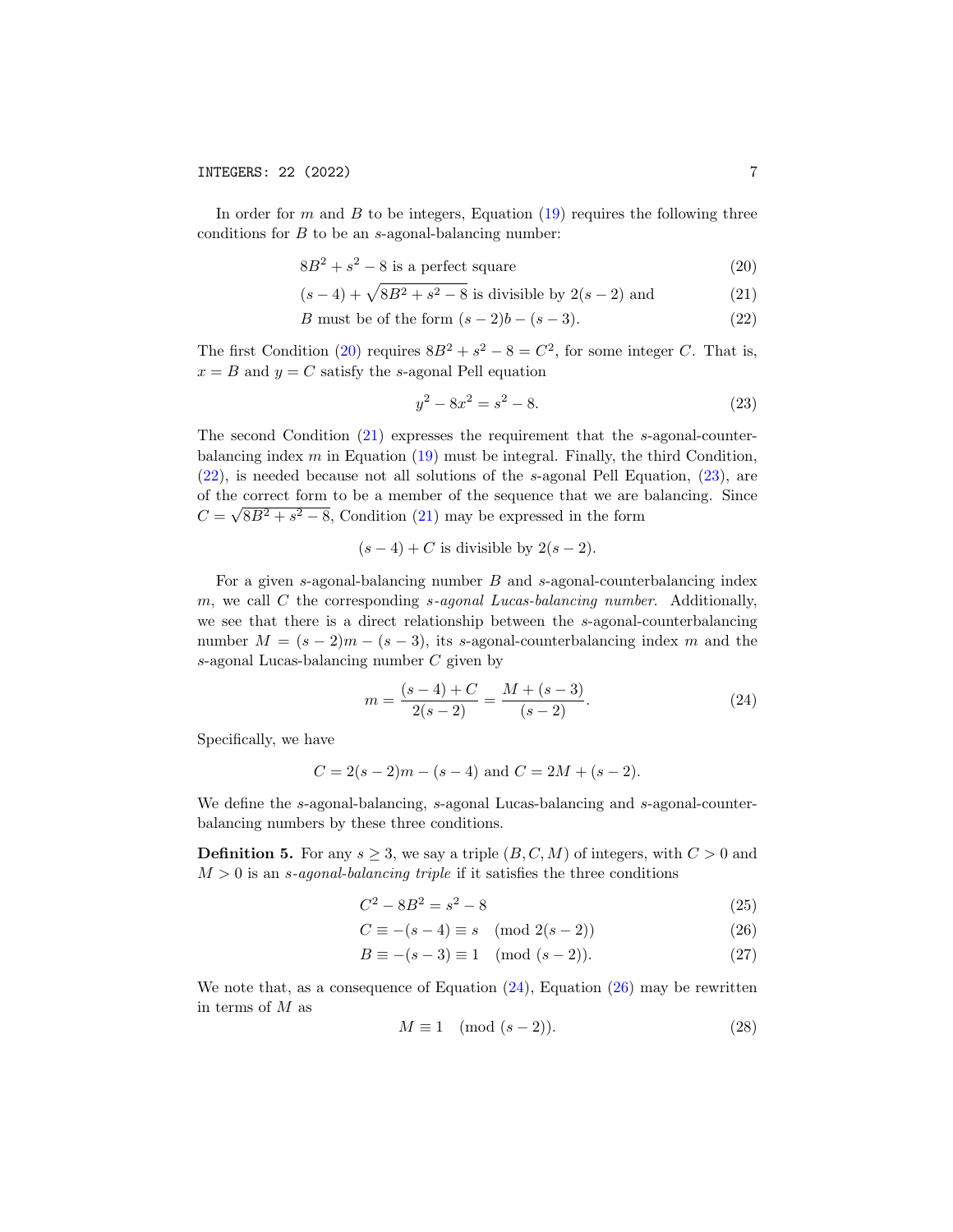Both reflect the requirement that  $m$  be an integer. Importantly, this allows both congruence Conditions [\(26\)](#page-6-5) and [\(27\)](#page-6-6) to be expressed using the same modulus  $s-2$ .

For a specific  $s \geq 3$ , we use  $B^{[s]}$  to denote an s-agonal-balancing number,  $C^{[s]}$  for the corresponding s-agonal Lucas-balancing number and  $M^{[s]}$  will denote the corresponding s-agonal-counterbalancing number. For completeness, we denote by  $b^{[s]}$  and  $m^{[s]}$  the corresponding s-agonal-balancing index and the s-agonalcounterbalancing index, respectively.

Finally, the first few s-agonal-balancing, s-agonal Lucas-balancing and s-agonalcounterbalancing numbers for  $s = 3, 4, 5, 13, 20$  are shown in Tables [\(2\)](#page-7-0) through [\(6\)](#page-8-0). Each was computed by searching for values of b and m satisfying the s-agonal balancing Equation [\(17\)](#page-5-1). For certain small values of s, the sequences  $(B<sub>k</sub><sup>[s]</sup>)$  $\genfrac{[}{]}{0pt}{}{[s]}{k},$  $\left(C_k^{[s]}\right)$  $\binom{[s]}{k},\;\left( M_{k}^{[s]}\right)$  $\left(b_k^{\left[s\right]}\right),\ \left(b_k^{\left[s\right]}\right)$  $\binom{[s]}{k}$  and  $\left(m_k^{[s]}\right)$  ${k \choose k}$  appear in the OEIS;  $B_k^{[3]} = b_k^{[3]}$  $k^{[3]}\colon \underline{\rm A001109},\,C_k^{[3]}$  $\frac{k!}{k}$ :  $\frac{\text{A001541}}{M_k}$ ,  $M_k^{[3]} = m_k^{[3]}$  $\stackrel{[3]}{k}$ : <u>A001108</u>;  $B_k^{[4]}$  $\mathcal{L}_k^{[4]}$ : <u>A002315</u>,  $C_k^{[4]}$  $_{k}^{[4]}\colon \; \underline{\rm A077445},\; m_{k}^{[4]}$  $\frac{k}{k}$ : <u>A001653</u>;  $C_k^{{[5]}}$  $_{k}^{[5]}\colon \underline{\rm A144796},\, m_{k}^{[5]}$  $_{k}^{[5]}\colon \underline{\rm A144941}; \, m_{k}^{[6]}$  $_{k}^{[6]}\colon \underline{\rm A251602}; \, m_{k}^{[7]}$  $k^{[7]}$ :  $\underline{A133327}$  $\underline{A133327}$  $\underline{A133327}$  and  $m_k^{[8]}$  $k^{[8]}$ :  $\underline{A251896}$ .

| $_{\kappa}$             |        |    |     |      |       |        |        |
|-------------------------|--------|----|-----|------|-------|--------|--------|
| $B_k^{[3]}$             |        | 35 | 204 | 1189 | 6930  | 40391  | 235416 |
|                         | 9<br>ບ | 99 | 577 | 3363 | 19601 | 114243 | 665857 |
| $\frac{C_k}{M_k^{[3]}}$ |        | 49 | 288 | 1681 | 9800  | 57121  | 332928 |

<span id="page-7-0"></span>Table 2: Triangle-balancing, Lucas triangle-balancing, triangle-counterbalancing numbers

| $_{\kappa}$                                                        |    |     |     |      |       |        |        |
|--------------------------------------------------------------------|----|-----|-----|------|-------|--------|--------|
| $\begin{array}{c} B_k^{[4]} \\ C_k^{[4]} \\ M_k^{[4]} \end{array}$ |    | 41  | 239 | 1393 | 8119  | 47321  | 275807 |
|                                                                    | 20 | 116 | 676 | 3940 | 22964 | 133844 | 780100 |
|                                                                    | Q  | 57  | 337 | 1969 | 11481 | 66921  | 390049 |

Table 3: (Square-balancing, Lucas square-balancing, square-counterbalancing numbers

## 4. Transformations between Solutions

We proceed by solving the family  $y^2 - 8x^2 = s^2 - 8$  of s-agonal Pell equations. We will see that the solutions of an individual s-agonal Pell equation directly involve the (ordinary) balancing numbers and Lucas-balancing numbers. Moreover, we will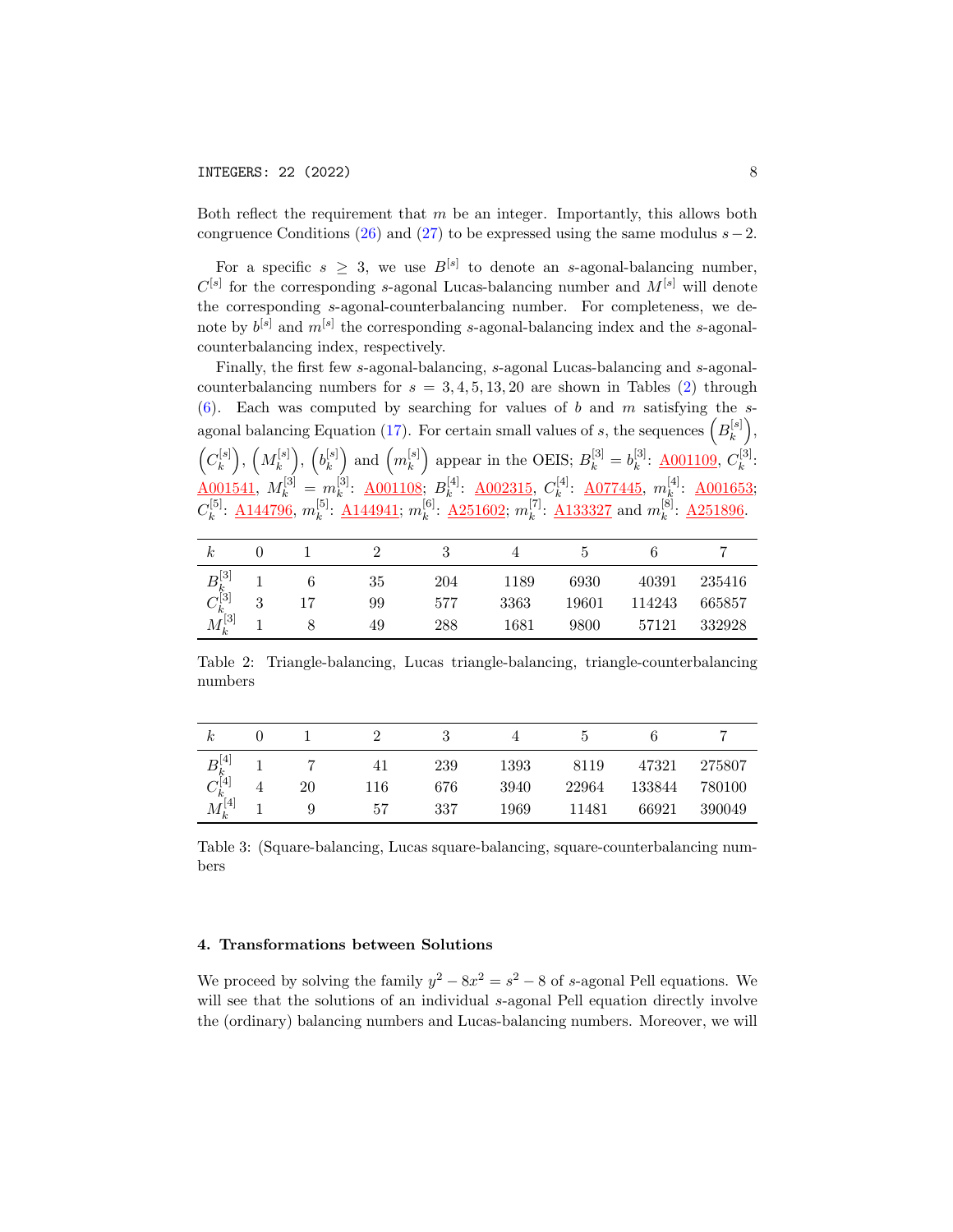| k.                              |   |     |      |        |         |           |
|---------------------------------|---|-----|------|--------|---------|-----------|
| $B_k^{[5]}$                     |   | 76  | 1597 | 87712  | 1842937 | 101219572 |
|                                 | G | 215 | 4517 | 248087 | 5212613 | 286292183 |
| $\frac{C_{k}^{+}}{M_{k}^{[5]}}$ |   | 106 | 2257 | 124042 | 2606305 | 143146090 |

Table 4: Pentagonal-balancing, Lucas pentagonal-balancing, pentagonalcounterbalancing numbers

| $B_{k}^{[13]} \ C_{k}^{[13]}$ |    | 199 | 5776  | 410840  | 4300106581 305861412979  |
|-------------------------------|----|-----|-------|---------|--------------------------|
|                               | 13 | 563 | 16337 | 1162031 | 12162538093 865106716883 |
| $M_{\nu}^{[13]}$              |    | 276 | 8163  | 581010  | 6081269041 432553358436  |

Table 5: Triskaidecagonal-balancing, Lucas triskaidecagonal-balancing, triskaidecagonal-counterbalancing numbers

|                           |    |         |           |             | 4                |
|---------------------------|----|---------|-----------|-------------|------------------|
| $B_k^{[20]} \ C_k^{[20]}$ |    | 693577  | 65585233  | 6201795601  | 1065886915567897 |
|                           | 20 | 1961732 | 185503052 | 17541326900 | 3014783463904292 |
| $M_k^{[20]}$              |    | 980857  | 92751517  | 8770663441  | 1507391731952137 |

<span id="page-8-0"></span>Table 6: Icosagonal-balancing, Lucas icosagonal-balancing, icosagonalcounterbalancing numbers

show that the entire family of solutions may be generated from one trivial solution from each s-agonal Pell equation. All other solutions are generated by a simple symmetry and a cross-connection between solutions for certain distinct values of s. The cross-connection will involve a companion Pell equation for the s-agonal Pell equation family.

For any  $s \geq 3$  the *trivial solution* to the s-agonal Pell equation is given by

$$
x_0^{[s]} = 1
$$
 and  $y_0^{[s]} = s$ .

As with ordinary balancing numbers we may define functions that map a solution of the general s-agonal Pell Equation [\(23\)](#page-6-3) to another solution. In particular, we define the pair of functions  $f$  and  $g$  by

$$
f(x; s) = 3x + \sqrt{8x^2 + (s^2 - 8)}
$$
 and  $g(y; s) = 3y + \sqrt{8y^2 - 8(s^2 - 8)}$ .

It is easy to see that the inverses of  $f$  and  $g$ , have corresponding forms:

$$
f^{-1}(x; s) = 3x - \sqrt{8x^2 + (s^2 - 8)}
$$
 and  $g^{-1}(y; s) = 3y - \sqrt{8y^2 - 8(s^2 - 8)}$ .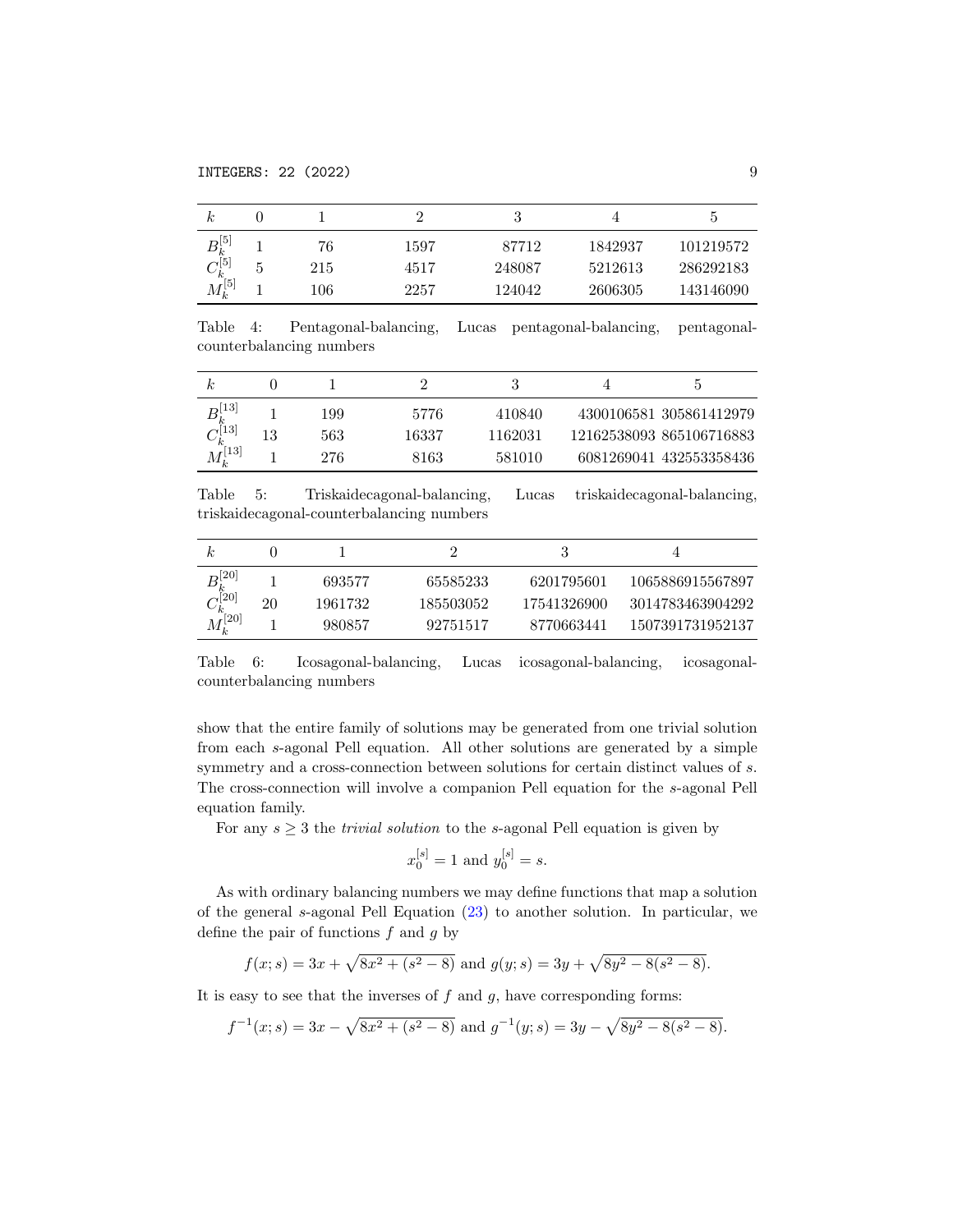The forms for the k-fold compositions  $f^k$  and  $g^k$  directly involve the (ordinary) balancing numbers. By extending the recursions for the balancing numbers  $B_k$  and the Lucas-balancing numbers  $C_k$  to negative values of  $k$ , as in Section [2,](#page-3-6) the  $k$ -fold compositions of the inverses also have similar forms.

<span id="page-9-0"></span>**Theorem 6.** For  $k \in \mathbb{N}$ , the k-fold compositions of  $f(x; s)$  and of  $g(y; s)$  are given by

$$
f^{k}(x; s) = C_{k}x + B_{k}\sqrt{8x^{2} + (s^{2} - 8)} \text{ and } g^{k}(y; s) = C_{k}y + B_{k}\sqrt{8y^{2} - 8(s^{2} - 8)}.
$$

Similarly, the k-fold compositions of  $f^{-1}(x; s)$  and  $g^{-1}(y; s)$  are

$$
(f^{-1})^k (x; s) = C_k x - B_k \sqrt{8x^2 + (s^2 - 8)}
$$

and

$$
(g^{-1})^k (y; s) = C_k y - B_k \sqrt{8y^2 - 8(s^2 - 8)}.
$$

*Proof.* To show that  $f^k(x; s) = C_k x + B_k \sqrt{8x^2 + (s^2 - 8)}$ , for all  $k \in \mathbb{N}$ , we need only prove that  $f(f^k(x; s); s) = C_{k+1}x + B_{k+1}\sqrt{8x^2 + (s^2 - 8)}$ , and the result would follow by induction, since  $B_1 = 1$  and  $C_1 = 3$ . We first simplify the argument  $D = 8(f^k(x; s))^2 + (s^2 - 8)$  in the radical. We have

$$
D = 8\left(C_k x + B_k \sqrt{8x^2 + (s^2 - 8)}\right)^2 + (s^2 - 8)
$$
  
= 8\left(C\_k^2 x^2 + 2C\_k B\_k x \sqrt{8x^2 + (s^2 - 8)}\right) + B\_k^2 (8x^2 + (s^2 - 8)) + (s^2 - 8)  
= 8C\_k^2 x^2 + 16B\_k C\_k x \sqrt{8x^2 + (s^2 - 8)} + 8^2 B\_k^2 x^2 + (8B\_k^2 + 1)(s^2 - 8).

Since the ordinary balancing and Lucas-balancing numbers  $B_k$  and  $C_k$  satisfy the Pell equation  $8B_k^2 + 1 = C_k^2$ , we see that

$$
D = C_k^2 (8x^2 + (s^2 - 8)) + 2(C_k \sqrt{8x^2 + (s^2 - 8)}) (8B_k x) + 8^2 B_k^2 x^2
$$
  
=  $(C_k \sqrt{8x^2 + (s^2 - 8)} + 8B_k x)^2$ .

Thus, we find that

$$
f(f^{k}(x;s);s) = 3f^{k}(x;s) + \sqrt{8(f^{k}(x;s))^{2} + (s^{2} - 8)}
$$
  
= 3\left(C\_{k}x + B\_{k}\sqrt{8x^{2} + (s^{2} - 8)}\right) + C\_{k}\sqrt{8x^{2} + (s^{2} - 8)} + 8B\_{k}x  
= (3C\_{k} + 8B\_{k})x + (3B\_{k} + C\_{k})\sqrt{8x^{2} + (s^{2} - 8)}.

As noted in Section [2,](#page-3-6)  $C_{k+1} = 3C_k + 8B_k$  and  $B_{k+1} = 3B_k + C_k$ , hence, we have

$$
f^{k+1}(x;s) = f(f^k(x;s);s) = C_{k+1}x + B_{k+1}\sqrt{8x^2 + (s^2 - 8)}.
$$

All other cases follow in similar fashion.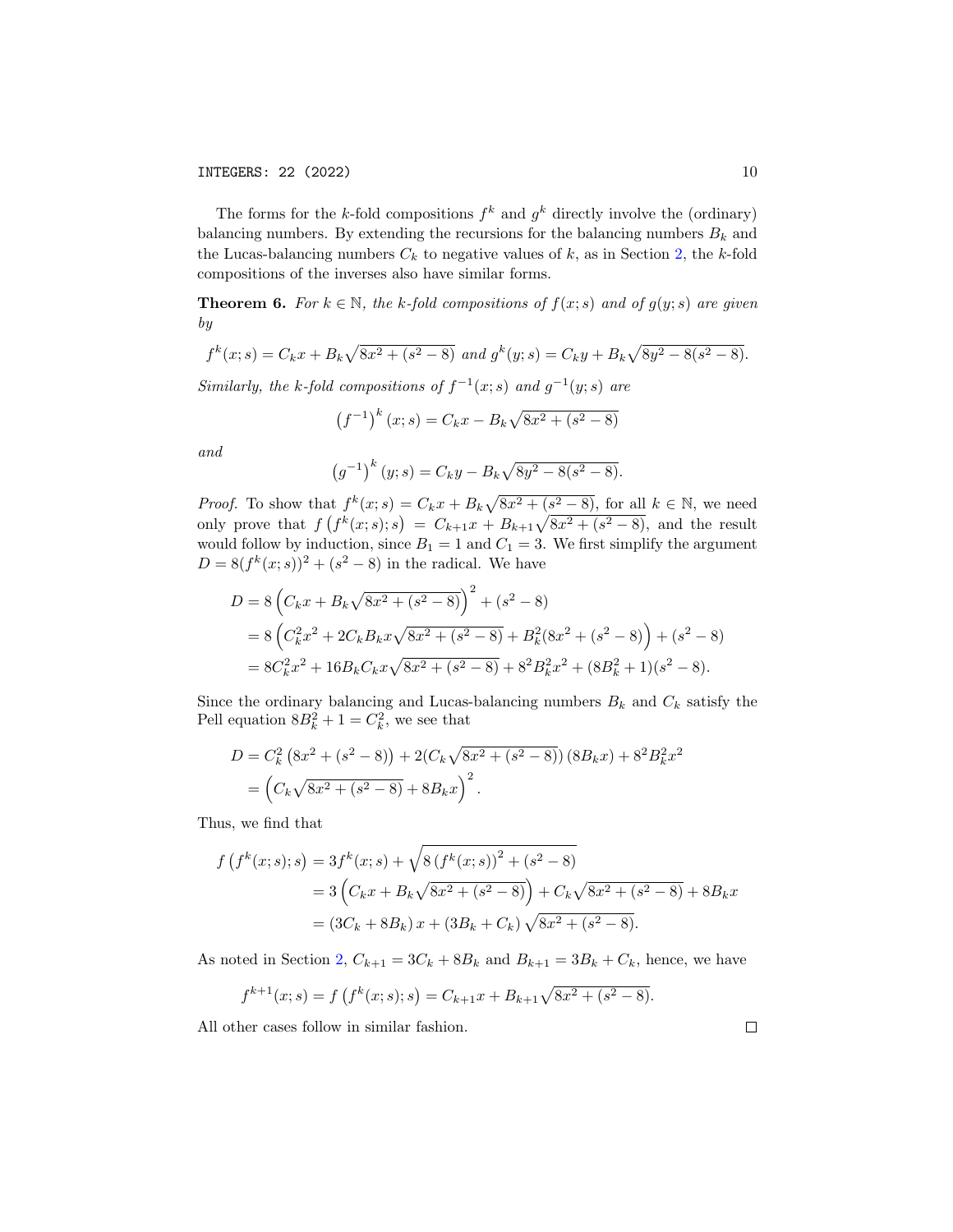The combined action of  $f^k(x; s)$  and  $g^k(y; s)$  may be represented by exactly the same matrix multiplication as the ordinary balancing maps  $f(x)$  and  $q(y)$  in Section [2.](#page-3-6)

<span id="page-10-2"></span>**Corollary 2.** For any solution  $(x, y)$  of the s-agonal Pell equation, and for any  $k \in \mathbb{Z}$ , we have

<span id="page-10-0"></span>
$$
f^k(x; s) = C_k x + B_k y \tag{29}
$$

<span id="page-10-1"></span>
$$
g^k(y;s) = 8B_kx + C_ky,\tag{30}
$$

where we have suppressed the apparent dependence of  $f^k$  on y, and of  $g^k$  on x. In matrix form, we see that

$$
\begin{bmatrix} f^k(x;s) \\ g^k(y;s) \end{bmatrix} = \begin{bmatrix} C_k & B_k \\ 8B_k & C_k \end{bmatrix} \begin{bmatrix} x \\ y \end{bmatrix} = \begin{bmatrix} 3 & 1 \\ 8 & 3 \end{bmatrix}^k \begin{bmatrix} x \\ y \end{bmatrix}.
$$

*Proof.* Let  $(x, y)$  be a solution of the s-agonal Pell equation  $y^2 - 8x^2 = s^2 - 8$ . Solving this equation in two ways, we have

$$
y = \sqrt{8x^2 + (s^2 - 8)}
$$
 and  $8x = \sqrt{8y^2 - 8(s^2 - 8)}$ .

Equations [\(29\)](#page-10-0) and [\(30\)](#page-10-1) now follow from Theorem [6](#page-9-0) by substitution and Theorem [3.](#page-4-0)  $\Box$ 

Since the matrix form for  $[f^k(x; s), g^k(y; s)]^T$  is exactly the same as for the ordinary balancing generator functions  $[f(x), g(y)]^T$ , only the initial conditions distinguish solutions to the s-agonal Pell equations for different values of s.

Definition 7. We denote the generator transformation F defined by the pair of functions  $f(x; s)$  and  $g(y; s)$  by

$$
F\left(\begin{bmatrix} x \\ y \end{bmatrix}\right) = \begin{bmatrix} 3 & 1 \\ 8 & 3 \end{bmatrix} \begin{bmatrix} x \\ y \end{bmatrix} = F\begin{bmatrix} x \\ y \end{bmatrix}.
$$

Also, the *inverse generator transformation* corresponding to  $f^{-1}(x; s)$  and  $g^{-1}(y; s)$ is given by

$$
F^{-1}\left(\begin{bmatrix} x \\ y \end{bmatrix}\right) = \begin{bmatrix} 3 & -1 \\ -8 & 3 \end{bmatrix} \begin{bmatrix} x \\ y \end{bmatrix} = F^{-1}\begin{bmatrix} x \\ y \end{bmatrix}.
$$

Note that, for convenience, we also denote the matrices representing the  $F$  and  $F^{-1}$ transformation by  $F$  and  $F^{-1}$ , respectively.

We may restate the result of Corollary [2](#page-10-2) in terms of the transformation  $F$  and its matrix form.

Corollary 3. In matrix form, we have that

$$
F^{k}\begin{bmatrix} x \\ y \end{bmatrix} = \begin{bmatrix} 3 & 1 \\ 8 & 3 \end{bmatrix}^{k} \begin{bmatrix} x \\ y \end{bmatrix} = \begin{bmatrix} C_{k} & B_{k} \\ 8B_{k} & C_{k} \end{bmatrix} \begin{bmatrix} x \\ y \end{bmatrix}.
$$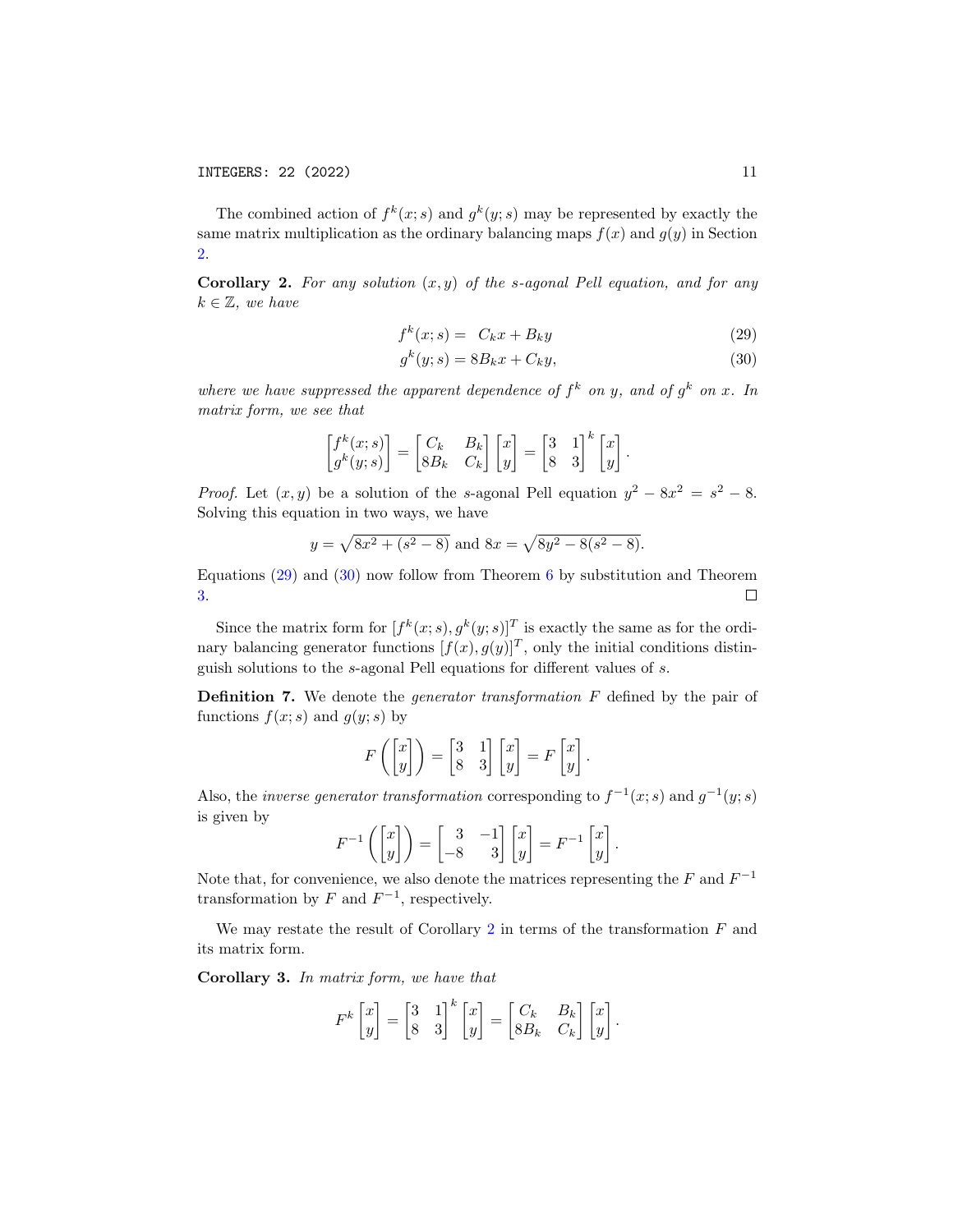The minimal polynomial for the generator matrix  $F$  provides recursive relations for solutions of the s-agonal Pell equation.

**Lemma 1.** The minimal polynomial for F is  $\chi(\lambda) = \lambda^2 - 6\lambda + 1$ .

*Proof.* We need only show that  $F^2 = 6F - I$ :

$$
F^{2} = \begin{bmatrix} 3 & 1 \\ 8 & 3 \end{bmatrix}^{2} = \begin{bmatrix} 17 & 6 \\ 48 & 17 \end{bmatrix} = \begin{bmatrix} 18 & 6 \\ 48 & 18 \end{bmatrix} - \begin{bmatrix} 1 & 0 \\ 0 & 1 \end{bmatrix} = 6 \begin{bmatrix} 3 & 1 \\ 8 & 3 \end{bmatrix} - I = 6F - I.
$$

For a specific s value, a pair of functions  $(f^k(x; s), g^k(y; s))$  maps a solution of the s-agonal Pell equation to another solution.

**Theorem 8.** If  $(x, y)$  is a solution of the s-agonal Pell equation  $y^2 - 8x^2 = s^2 - 8$ , then  $(f^k(x; s), g^k(y; s))$  is also a solution.

Proof. From Corollary [2,](#page-10-2) we see that

$$
(g^{k}(y;s))^{2} - 8(f^{k}(x;s))^{2} = (C_{k}y + 8B_{k}x)^{2} - 8(C_{k}x + B_{k}y)^{2}
$$
  
=  $(C_{k}^{2}y^{2} + 16C_{k}B_{k}yx + 64B_{k}^{2}x^{2})$   
 $- 8(C_{k}^{2}x^{2} + 2C_{k}B_{k}yx + B_{k}^{2}y^{2})$   
=  $(C_{k}^{2} - 8B_{k}^{2})y^{2} - 8(C_{k}^{2} - 8B_{k}^{2})x^{2}.$ 

The pair  $(X, Y) = (B_k, C_k)$  satisfies  $Y^2 - 8X^2 = 1$ , the (ordinary) Pell Equation [\(6\)](#page-1-5) for balancing numbers. Hence, we have

$$
(gk(y; s))2 - 8(fk(x; s))2 = y2 - 8x2 = s2 - 8.
$$

**Corollary 4.** Suppose  $(x_0, y_0)$  is a solution to the s-agonal Pell equation. Let  $(x_k, y_k) = (f^k(x_0, s), g^k(y_0; s))$  be solutions generated by  $f^k(x; s)$  and  $g^k(y; s)$  from  $(x_0, y_0)$ . Then, we have

$$
x_{k+1} = 6x_k - x_{k-1} \text{ and } y_{k+1} = 6y_k - y_{k-1}.
$$

*Proof.* Since the generator matrix F satisfies  $F^2 = 6F - I$ , we have

$$
\begin{bmatrix} x_{k+1} \\ y_{k+1} \end{bmatrix} = F^{k+1} \begin{bmatrix} x_0 \\ y_0 \end{bmatrix} = F^2 \begin{bmatrix} x_{k-1} \\ y_{k-1} \end{bmatrix} = 6F \begin{bmatrix} x_{k-1} \\ y_{k-1} \end{bmatrix} - I \begin{bmatrix} x_{k-1} \\ y_{k-1} \end{bmatrix}
$$

$$
= 6 \begin{bmatrix} x_k \\ y_k \end{bmatrix} - \begin{bmatrix} x_{k-1} \\ y_{k-1} \end{bmatrix} = \begin{bmatrix} 6x_k - x_{k-1} \\ 6y_k - y_{k-1} \end{bmatrix}.
$$

 $\Box$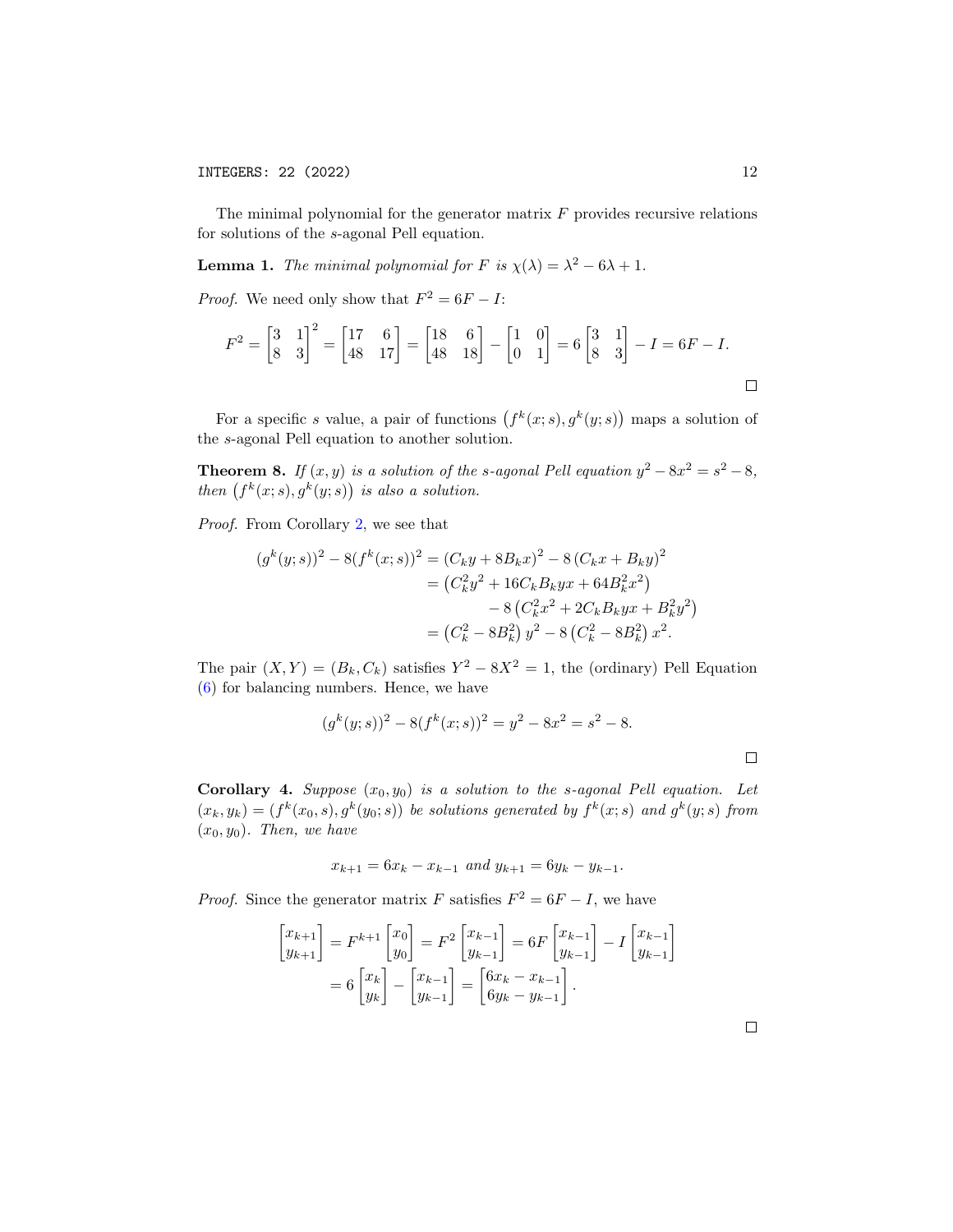**Example 9.** Given  $s \geq 3$ , the trivial solution  $(x_0^{[s]}, y_0^{[s]}) = (1, s)$  generates sequences  $(x_k^{[s]}$  $\binom{[s]}{k}$ <sub>k</sub> $\geq 0$  and  $(y_k^{[s]}$  $\binom{[s]}{k}$ <sub>k</sub> $\geq$ <sup>0</sup> that satisfy the recurrence relations

$$
x_{k+1}^{[s]} = 6x_k^{[s]} - x_{k-1}^{[s]}
$$
 and 
$$
y_{k+1}^{[s]} = 6y_k^{[s]} - y_{k-1}^{[s]},
$$

where we define  $x_1^{[s]}$  and  $y_1^{[s]}$  by

$$
\begin{bmatrix} x_1^{[s]} \\ y_1^{[s]} \end{bmatrix} = F \begin{bmatrix} x_0^{[s]} \\ y_0^{[s]} \end{bmatrix} = \begin{bmatrix} 3x_0^{[s]} + y_0^{[s]} \\ 8x_0^{[s]} + 3y_0^{[s]} \end{bmatrix} = \begin{bmatrix} 3+s \\ 8+3s \end{bmatrix}.
$$

That is, our initial conditions on the recurrence relations are

$$
x_0^{[s]} = 1
$$
,  $x_1^{[s]} = s + 3$  and  $y_0^{[s]} = s$ ,  $y_1^{[s]} = 3s + 8$ , respectively.

**Example 10.** For  $s = 3$  and  $s = 4$ , their respective trivial solutions generate the complete sequences of s-agonal Pell equation solutions for each. Moreover, as we will see later, in these cases, these sequences of solutions already satisfy the three conditions in Definition [5](#page-6-7) to be s-agonal-balancing and s-agonal Lucas-balancing numbers for  $s = 3$  and  $s = 4$ .

Note that triangle-balancing numbers are the ordinary balancing numbers shifted by one index. Similarly, the Lucas-triangle-balancing numbers are the shifted Lucasbalancing numbers.

Each solution  $(x, y)$  to the s-agonal Pell equation  $y^2 - 8x^2 = s^2 - 8$  may be paired with another solution  $(\bar{x}, \bar{y})$  by a reflection. We say that  $(\bar{x}, \bar{y})$  is *conjugate* to  $(x, y)$ .

<span id="page-12-0"></span>**Theorem 11.** Let  $(x, y) \in \mathbb{Z}^2$  be a solution of  $y^2 - 8x^2 = s^2 - 8$ . Suppose that for some  $\alpha, \beta \in \mathbb{R}$ , we have

$$
\begin{bmatrix} x \\ y \end{bmatrix} = \alpha \begin{bmatrix} 1 \\ 4 \end{bmatrix} + \beta \begin{bmatrix} 1 \\ 2 \end{bmatrix}.
$$

Then, another solution  $(\bar{x}, \bar{y}) \in \mathbb{Z}^2$  of the s-agonal Pell equation is given by

$$
\begin{bmatrix} \bar{x} \\ \bar{y} \end{bmatrix} = \alpha \begin{bmatrix} 1 \\ 4 \end{bmatrix} - \beta \begin{bmatrix} 1 \\ 2 \end{bmatrix}.
$$

*Proof.* We have  $x = \alpha + \beta \in \mathbb{Z}$  and  $y = 4\alpha + 2\beta \in \mathbb{Z}$ . It follows that  $2\alpha = y - 2x \in \mathbb{Z}$ and  $2\beta = -y + 4x \in \mathbb{Z}$ . From these, we see that  $2\alpha - 2\beta = 2y - 6x$ , which implies that  $\bar{x} = \alpha - \beta = y - 3x \in \mathbb{Z}$ . We also find that  $8\alpha - 4\beta = 6y - 16x$ , from which it follows that  $\bar{y} = 4\alpha - 2\beta = 3y - 8x \in \mathbb{Z}$ .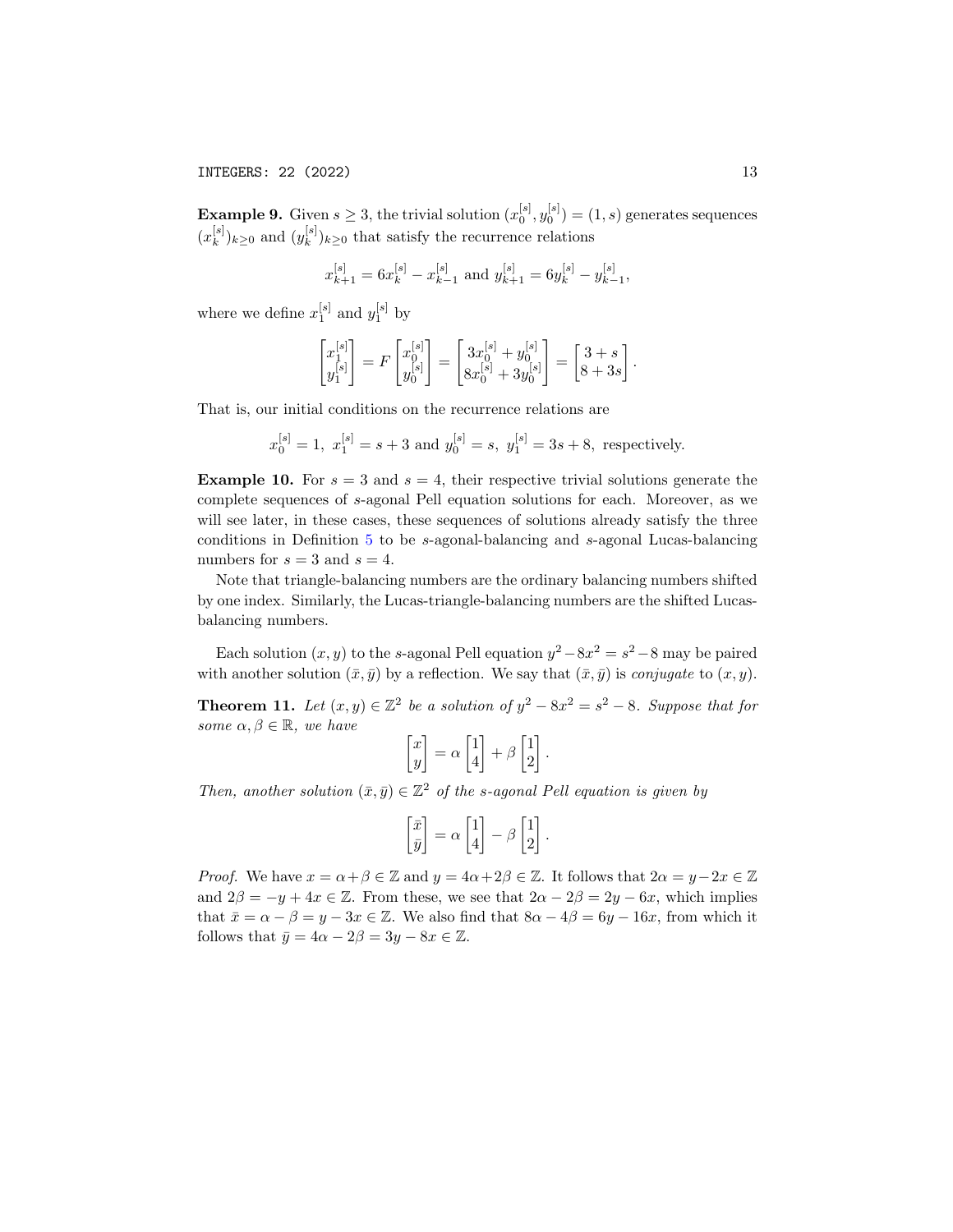Now, we need only show that  $(\bar{y})^2 - 8(\bar{x})^2 = y^2 - 8x^2 = s^2 - 8$ :

$$
(\bar{y})^2 - 8(\bar{x})^2 = (4\alpha - 2\beta)^2 - 8(\alpha - \beta)^2
$$
  
= 16\alpha^2 - 16\alpha\beta + 4\beta^2 - 8(\alpha^2 - 2\alpha\beta + \beta^2)  
= 16\alpha^2 + 4\beta^2 - 8(\alpha^2 + \beta^2)  
= 16\alpha^2 + 16\alpha\beta + 4\beta^2 - 8(\alpha^2 + 2\alpha\beta + \beta^2)  
= (4\alpha + 2\beta)^2 - 8(\alpha + \beta)^2  
= y^2 - 8x^2  
= s^2 - 8.

From the proof of Theorem [11,](#page-12-0) we see that we may obtain the conjugate solution  $(\bar{x}, \bar{y})$  from a solution  $(x, y)$  using a matrix form:

<span id="page-13-0"></span>
$$
\begin{bmatrix} \bar{x} \\ \bar{y} \end{bmatrix} = \begin{bmatrix} -3 & 1 \\ -8 & 3 \end{bmatrix} \begin{bmatrix} x \\ y \end{bmatrix}.
$$
 (31)

Definition 12. We denote the conjugation transformation by

$$
R\left(\begin{bmatrix} x \\ y \end{bmatrix}\right) = R\begin{bmatrix} x \\ y \end{bmatrix} = \begin{bmatrix} -3 & 1 \\ -8 & 3 \end{bmatrix} \begin{bmatrix} x \\ y \end{bmatrix},
$$

where we denote the matrix performing the transformation by  $R$  as well as the function.

We may express the duality between conjugate solutions directly.

<span id="page-13-1"></span>**Theorem 13.** If  $(x, y)$  and  $(\bar{x}, \bar{y})$  are conjugate solutions of  $y^2 - 8x^2 = s^2 - 8$ , then

$$
\bar{y} - 4\bar{x} = -(y - 4x)
$$
 and  $\bar{y} - 2\bar{x} = y - 2x$ .

*Proof.* From Equation [\(31\)](#page-13-0), we see that  $\bar{x} = -3x + y$  and  $\bar{y} = -8x + 3y$ . Upon substitution, we see that

$$
\bar{y} - 4\bar{x} = (-8x + 3y) - 4(-3x + y) = 4x - y = -(y - 4x).
$$

Similarly, we have  $\bar{y} - 2\bar{x} = y - 2x$ .

Theorem [13](#page-13-1) shows that, in the real plane, the transformation induced by  $R$  is a reflection across the line  $y = 4x$ , and fixes points on that line. Thus, self-conjugate solutions of the s-agonal Pell equation must lie on that line. It follows that for a self-conjugate solution  $(x, y)$  to exist, we must have that  $8x^2 = s^2 - 8$ . Thus, we can characterize those values of s whose corresponding s-agonal Pell equation has self-conjugate solutions.

 $\Box$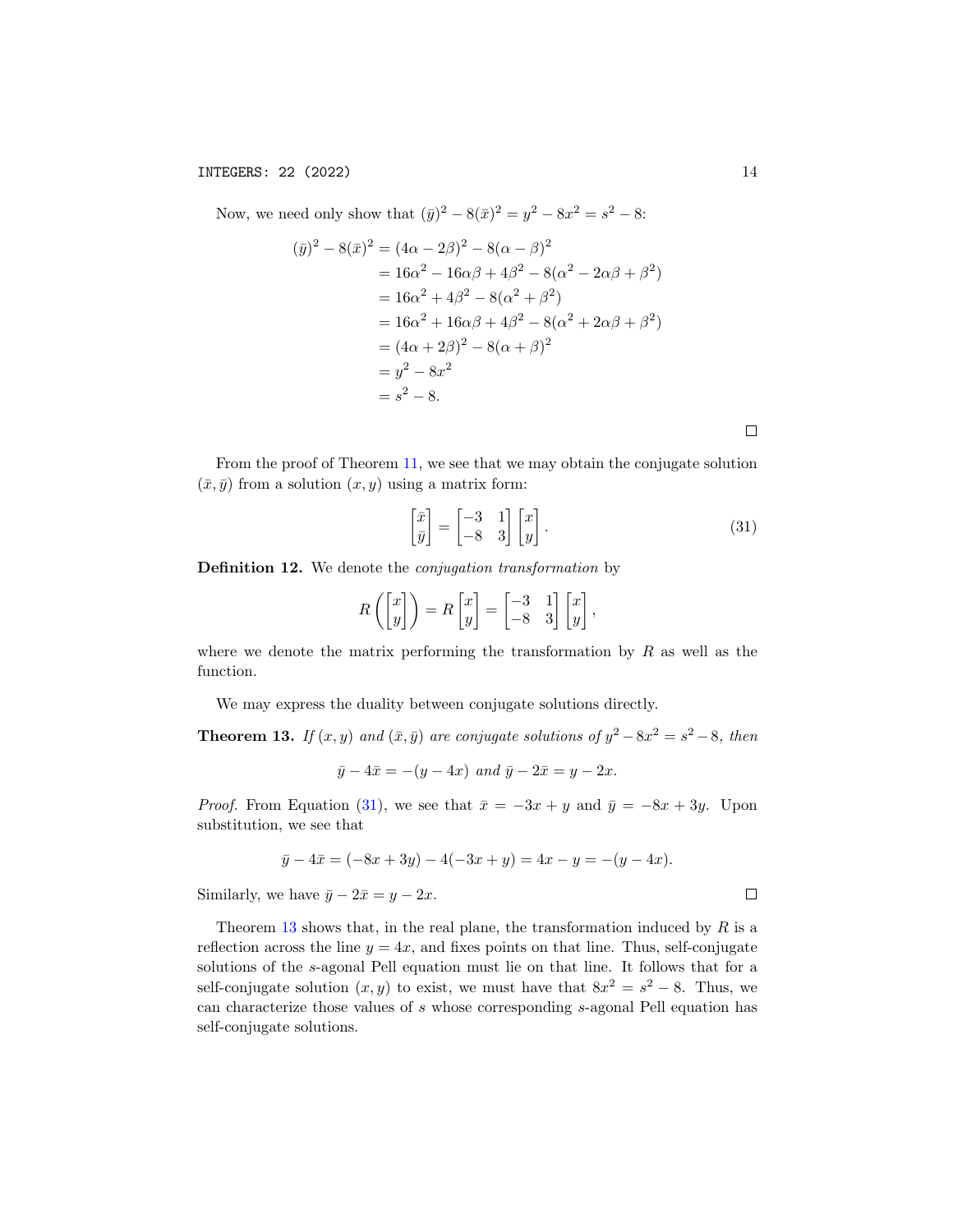INTEGERS: 22 (2022) 15

<span id="page-14-1"></span>**Theorem 14.** The s-agonal equation  $y^2 - 8x^2 = s^2 - 8$  has a self-conjugate solution  $(x, y)$  if and only if s is of the form  $s = 4t$ , where  $(x, t)$  is a solution to the negative Pell equation

$$
x^2 - 2t^2 = -1.
$$

Moreover, for such an s, a self-conjugate solution of the s-agonal Pell equation has the form

$$
x = \pm \sqrt{\frac{s^2 - 8}{8}}
$$
 and  $y = \pm 4\sqrt{\frac{s^2 - 8}{8}}$ .

*Proof.* For a self-conjugate solution  $(x, 4x)$  of the s-agonal Pell equation, we must have that  $(4x)^2 - 8x^2 = 8x^2 = s^2 - 8$ . Hence  $s^2$  must be divisible by 8. Therefore, s must be divisible by 4. By setting  $s = 4t$  in the equation  $8x^2 = s^2 - 8$ , we find that  $x$  and  $t$  satisfy the Pell equation

$$
x^2 - 2t^2 = -1.
$$

The converse follows immediately. Finally, a self-conjugate solution  $(x, 4x)$  of the s-agonal Pell equation satsfies  $8x^2 = s^2 - 8$ . Hence,  $s^2 - 8$  is divisible by 8, and we have

$$
x = \pm \sqrt{\frac{s^2 - 8}{8}} = \pm \sqrt{2t^2 - 1}
$$
 and  $y = \pm 4\sqrt{\frac{s^2 - 8}{8}} = \pm 4\sqrt{2t^2 - 1}$ .

For s-agonal-balancing numbers, we are interested in solutions on the branch of the hyperbola  $y^2 - 8x^2 = s^2 - 8$  with  $y > 0$ . Thus, in the following we will restrict ourselves to non-negative solutions where  $y = 4x$ .

Among the Pell numbers,  $A000129$ , we see that the values of t are the odd indexed Pell numbers  $P_{2j-1}$ , for  $j \in \mathbb{N}$ . These odd indexed Pell numbers appear separately on the OEIS as  $\underline{\text{A}001653}$ . The x values are  $\underline{\text{A}002315}$ , the odd indexed Lucas-Pell numbers. These are also half the members of the sequence [A077444.](http://oeis.org/A077444) Table [7](#page-14-0) shows the first few positive values of x and t and the corresponding values of  $s = 4t$ . These values of s appear as sequence  $\underline{A077445}$  $\underline{A077445}$  $\underline{A077445}$  in the OEIS.

| $_{\kappa}$ |    |     |     |      |       |        |        |
|-------------|----|-----|-----|------|-------|--------|--------|
| $x_k$       |    |     | 239 | 1393 | 8119  | 47321  | 275807 |
| $\tau_k$    | Ð  | 29  | 169 | 985  | 5741  | 33461  | 195025 |
| $s_k$       | 20 | 116 | 676 | 3940 | 22964 | 133844 | 780100 |

<span id="page-14-0"></span>Table 7: Solutions of  $x^2 - 2t^2 = -1$ , and  $s = 4t$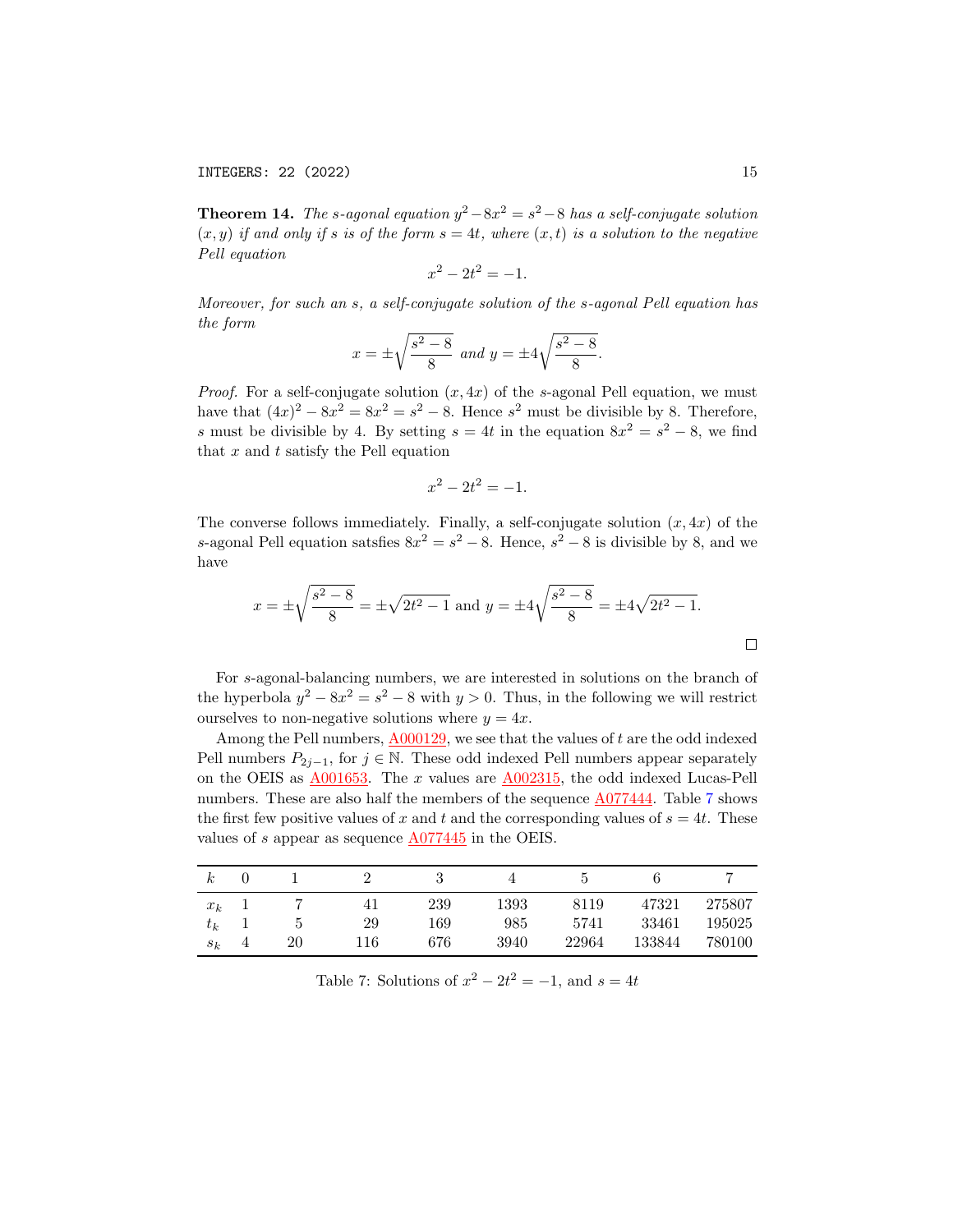**Example 15.** For  $s \geq 4$ , the conjugate of the trivial solution  $(x_0, y_0) = (1, s)$  is  $(\bar{x}_0, \bar{y}_0) = (s - 3, 3s - 8)$ , where we have suppressed the dependence of  $x_0$  and  $y_0$  on s. Notice the relationship between  $(\bar{x}_0, \bar{y}_0)$  and the image  $(x_1, y_1) = (s + 3, 3s + 8)$ of the trivial solution under the generator functions  $f(x; s)$  and  $g(y; s)$ . Moreover, the conjugation of  $(x_1, y_1)$  is  $(\bar{x}_1, \bar{y}_1) = (-1, s)$ , which is also the image of  $(\bar{x}_0, \bar{y}_0)$ under the inverse generator functions  $f^{-1}(x; s)$  and  $g^{-1}(y; s)$ . These relationships illustrate how the generator matrix  $F$  and the conjugation matrix  $R$  interact, as in Theorem [16.](#page-15-0)

The cases when  $s = 3$  and  $s = 4$  deserve special attention. For the trianglebalancing Pell equation the conjugate of the trivial solution,  $(x_0, y_0) = (1, 3)$  is  $(\bar{x}_0, \bar{y}_0) = (0, 1)$ . This is the only case where  $\bar{x}_0 < x_0$ . This causes  $s = 3$  to be an exceptional case in some later results. For  $s = 4$ , the conjugate of the trivial solution  $(x_0, y_0) = (1, 4)$  is itself. The trivial solution is self-conjugate in this, and only this, case.

<span id="page-15-0"></span>**Theorem 16.** The generator matrix  $F$  and conjugation matrix  $R$  satisfy

$$
RFR = F^{-1}.
$$

Moreover, as a reflection, R satisfies  $R^2 = I$ .

Proof. We calculate as follows:

$$
RFR = \begin{bmatrix} -3 & 1 \\ -8 & 3 \end{bmatrix} \begin{bmatrix} 3 & 1 \\ 8 & 3 \end{bmatrix} \begin{bmatrix} -3 & 1 \\ -8 & 3 \end{bmatrix} = \begin{bmatrix} -1 & 0 \\ 0 & 1 \end{bmatrix} \begin{bmatrix} -3 & 1 \\ -8 & 3 \end{bmatrix} = \begin{bmatrix} 3 & -1 \\ -8 & 3 \end{bmatrix} = F^{-1}.
$$

The fact that  $R^2 = I$  follows easily from Equation [\(31\)](#page-13-0) or Theorem [13.](#page-13-1)

From the presentation  $\langle F, R: R^2 = I, RFR = F^{-1} \rangle$ , we may identify the group of symmetries.

**Corollary 5.** The generator matrix  $F$  and conjugation matrix  $R$  generate an infinite dihedral group  $\mathcal G$  that acts on the solutions of any s-agonal Pell equation.

In the proof of Theorem [16](#page-15-0) another reflection  $S = RF$ , which is given explicitly by

$$
S\left(\begin{bmatrix} x \\ y \end{bmatrix}\right) = \begin{bmatrix} -1 & 0 \\ 0 & 1 \end{bmatrix} \begin{bmatrix} x \\ y \end{bmatrix},
$$

appears. As usual, we denote the matrix associated with this  $S$  transformation by S as well. We may alternatively use the two reflections R and S to generate the group  $\mathcal{G}$ .

**Corollary 6.** The reflections R and S generate the group  $\mathcal G$  of symmetries of the solutions to any s-agonal Pell equation. That is,  $G$  is an instance of the group with presentation  $\langle R, S : R^2 = S^2 = I \rangle$ .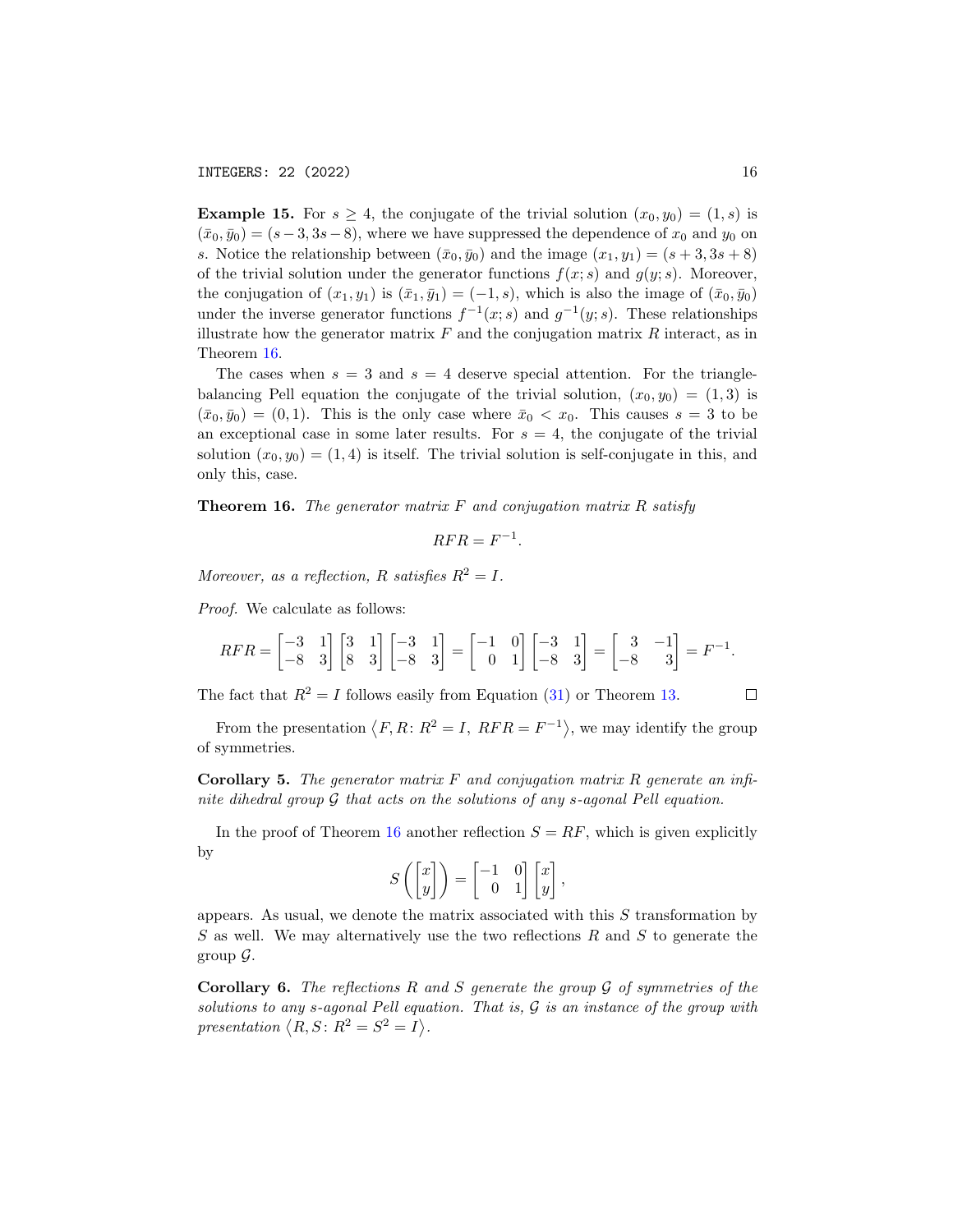*Proof.* We need only express the generator matrix  $F$  in terms of the matrices  $R$  and S. To that end, we see that

$$
RS = \begin{bmatrix} -3 & 1 \\ -8 & 3 \end{bmatrix} \begin{bmatrix} -1 & 0 \\ 0 & 1 \end{bmatrix} = \begin{bmatrix} 3 & 1 \\ 8 & 3 \end{bmatrix} = F.
$$

Moreover, we have  $F^{-1}$  is given by

$$
SR = \begin{bmatrix} -1 & 0 \\ 0 & 1 \end{bmatrix} \begin{bmatrix} -3 & 1 \\ -8 & 3 \end{bmatrix} = \begin{bmatrix} 3 & -1 \\ -8 & 3 \end{bmatrix} = F^{-1}.
$$

Thus, we see that every symmetry in  $\mathcal G$  may be given as an alternating sequence of  $R$  and  $S$  transformations, or may be represented by the identity matrix.

As with the generator matrix  $F$ , we may express the conjugation  $R$ , as well as the simple reflection  $S$ , in terms of functions in  $x$  or  $y$ .

<span id="page-16-0"></span>**Theorem 17.** For a given  $s \geq 3$ , the actions of the transformations F, R, and S on the solutions of  $y^2 - 8x^2 = s^2 - 8$  may be expressed in functional form. That is, we have

F: 
$$
x' = f(x; s) = 3x + \sqrt{8x^2 + s^2 - 8}
$$
,  $y' = g(y; s) = 3y + \sqrt{8y^2 - 8(s^2 - 8)}$   
\nR:  $x' = p(x; s) = -3x + \sqrt{8x^2 + s^2 - 8}$ ,  $y' = q(y; s) = 3y - \sqrt{8y^2 - 8(s^2 - 8)}$   
\nS:  $x' = h(x; s) = -x$ ,  $y' = i(y; s) = y$ .

*Proof.* Recall that, for a given  $s \geq 3$ , we have

$$
y = \sqrt{8x^2 + s^2 - 8}
$$
 and  $8x = \sqrt{8y^2 - 8(s^2 - 8)}$ .

Substituting these alternately into the matrix forms of  $F$ , we see that

$$
F\begin{bmatrix} x \\ y \end{bmatrix} = \begin{bmatrix} f(x; s) \\ g(y; s) \end{bmatrix} = \begin{bmatrix} x' \\ y' \end{bmatrix} = \begin{bmatrix} 3 & 1 \\ 8 & 3 \end{bmatrix} \begin{bmatrix} x \\ y \end{bmatrix}
$$

$$
= \begin{bmatrix} 3 & 1 \\ 8 & 3 \end{bmatrix} \begin{bmatrix} x \\ \sqrt{8x^2 + s^2 - 8} \end{bmatrix}
$$

$$
= \begin{bmatrix} 3 & 1 \\ 8 & 3 \end{bmatrix} \begin{bmatrix} \frac{1}{8}\sqrt{8y^2 - 8(s^2 - 8)} \\ y \end{bmatrix}
$$

,

yields the given functional form for  $F$ . The functional form for  $R$  follows similarly. And, for S, the functional form is clear. $\Box$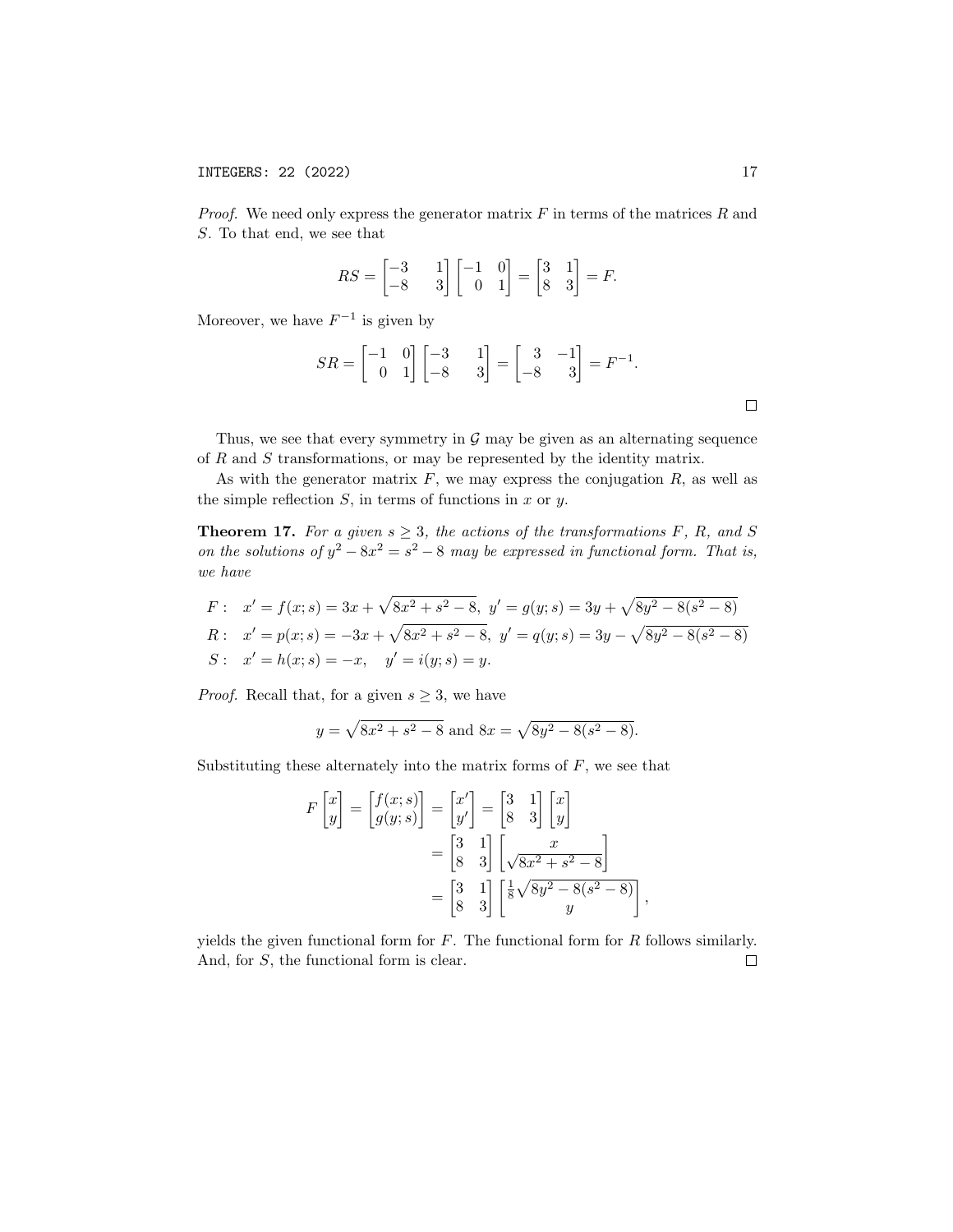## 5. Fundamental Interval for s-agonal Pell Equation Solutions

The group  $\mathcal G$ , acting on the set of solutions to the s-agonal Pell equation, naturally divides the solutions into orbits. We will represent these orbits by those solutions  $(x, y)$  where x lies in a particular interval determined by s which will be called the  $\mathcal{G}$ fundamental interval for a given s. The group  $\mathcal G$  is generated by the transformation  $F$  and  $R$ . We also consider the group generated by  $F$  alone.

Consider the function  $f(x; s)$  in Theorem [17](#page-16-0) as acting on the real line R. We see that  $f(x; s) = 3x + \sqrt{8x^2 + s^2 - 8}$  maps a certain partition of R into intervals to itself.

**Lemma 2.** For all  $k \in \mathbb{Z}$ , we have  $f(B_k\sqrt{s^2-8}; s) = B_{k+1}\sqrt{s^2-8}$ , where  $B_k$  is an ordinary balancing number.

*Proof.* For any  $k \in \mathbb{Z}$  we have

$$
f(B_k\sqrt{s^2 - 8}; s) = 3B_k\sqrt{s^2 - 8} + \sqrt{8B_k^2(s^2 - 8) + s^2 - 8}
$$
  
=  $3B_k\sqrt{s^2 - 8} + \sqrt{(8B_k^2 + 1)(s^2 - 8)}$   
=  $3B_k\sqrt{s^2 - 8} + \sqrt{C_k^2(s^2 - 8)}$ , since  $C_k^2 - 8B_k^2 = 1$   
=  $3B_k\sqrt{s^2 - 8} + C_k\sqrt{(s^2 - 8)}$ , since  $C_k \ge 0$   
=  $B_{k+1}\sqrt{s^2 - 8}$ , by Equation (5).

**Corollary 7.** For all  $k \in \mathbb{Z}$ , the monotone increasing function  $f(x; s) = 3x +$  $8x^2 + s^2 - 8$  maps the interval  $(B_{k-1}\sqrt{s^2 - 8}, B_k\sqrt{s^2 - 8}]$  onto the interval given by  $(B_k\sqrt{s^2-8},B_{k+1}\sqrt{s^2-8}]$ . Thus, every such interval is the image of  $(0,\sqrt{s^2-8}]$ under  $f^k(x; s)$  for some  $k \in \mathbb{Z}$ .

As a result, we see that all solutions  $(x, y)$  of an s-agonal Pell equation are generated by solutions for which the x values are in the interval  $(0, \sqrt{s^2 - 8}]$ . That is, the transformation group  $\mathcal{F} = \langle F \rangle$  generated by F naturally partitions the set of solutions into orbits each with a unique representative in the interval  $(0, \sqrt{s^2 - 8})$ . We say a solution  $(x, y)$  of the s-agonal Pell equation, with  $y > 0$ , is a  $\mathcal{F}\text{-}fundamental$ *solution* if  $x \in (0, \sqrt{s^2 - 8}]$ . It is easy to see, for  $s \geq 3$ , that  $s - 2 \leq \sqrt{s^2 - 8}$ . In fact, for  $s > 3$ , the largest possible integer x of a fundamental solution  $(x, y)$ , relative to  $\mathcal{F}$ , is  $s - 3$ , while the smallest is  $x = 1$ .

**Theorem 18.** For  $s > 3$ , a representative solution  $(x, y)$  to the s-agonal Pell equation, with  $x \in (0, \sqrt{s^2 - 8})$ , satisfies  $1 \le x \le s - 3$ .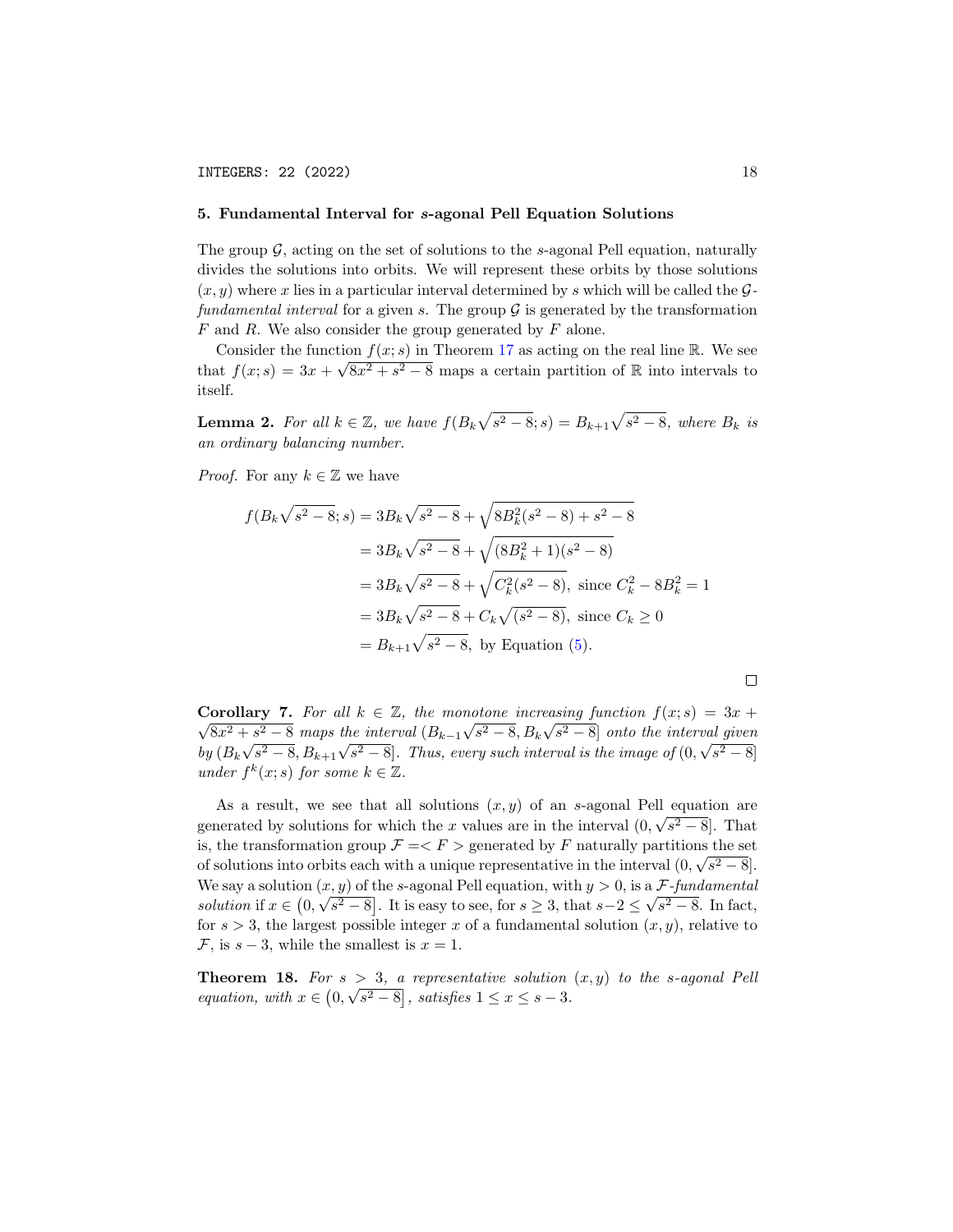*Proof.* The solution  $(x, y)$  to the s-agonal Pell equation having the smallest positive value of x is  $(1, s)$ . The conjugate of this trivial solution, is  $(\bar{x}, \bar{y}) = (s - 3, 3s - 8)$ . Since  $p(x)$  in Theorem [17](#page-16-0) is monotone decreasing, for any  $x' \in (0, \sqrt{s^2 - 8}]$  with  $x' > s - 3$ , its conjugate value satisfies  $\bar{x}' = p(x') < 1$ . Thus, since  $(1, s)$  has the smallest x value of any fundamental solution, there can not be any fundamental solution in  $(0, \sqrt{s^2 - 8}]$  with  $x > s - 3$ .  $\Box$ 

Adjoining the reflection R to the group  $\mathcal F$  splits the  $\mathcal F$ -fundamental interval in two, creating a new fundamental interval relative to the group  $\mathcal{G}$ . But, we note that the conjugation R maps  $(0, \sqrt{s^2 - 8})$  onto  $[0, \sqrt{s^2 - 8})$ . Except for  $s = 3$  this is of no consequence. Observe that for  $s = 3$ , the value  $x = \sqrt{s^2 - 8} = 1$  has conjugate  $\bar{x}=0$ . For  $s>3$ , the conjugate of any solution  $(x,y)$  with  $x\in(0,\sqrt{s^2-8}]$  again lies in that same half-open interval.

<span id="page-18-0"></span>**Theorem 19.** Suppose  $s > 3$  and let  $(x, y)$  be a solution of the s-agonal Pell equation with  $x \in (0, \sqrt{s^2 - 8}]$ . Then, the corresponding conjugate solution  $(\bar{x}, \bar{y})$ also satisfies  $\bar{x} \in (0, \sqrt{s^2 - 8}]$ . Moreover, the x value of the self-conjugate point

$$
(x, y) = (\sqrt{(s^2 - 8)/8}, 4\sqrt{(s^2 - 8)/8})
$$

clearly lies in the interval (0, √  $\overline{s^2-8}$ .

√  $8x^2 + s^2 - 8$ . Since *Proof.* From Theorem [17,](#page-16-0) we see that  $\bar{x} = p(x; s) = -3x +$  $p(x; s)$  is monotone decreasing and satisfies  $p(p(x; s); s) = x$ , we need only note that  $p(x; s)$  is monotone decreasing and satisfier<br>  $p(0; s) = \sqrt{s^2 - 8}$  and  $p(\sqrt{s^2 - 8}; s) = 0$ .  $\Box$ 

Relative to the group G generated by both F and R, at least for  $s > 3$ , Theorem  $\sqrt{(s^2-8)/8}$  and  $y > 0$ . [19](#page-18-0) implies that we need only consider fundamental solutions  $(x, y)$  with  $1 \le x \le$ 

**Corollary 8.** For  $s > 3$ , the individual orbits of solutions of  $y^2 - 8x^2 = s^2 - 8$ with  $y > 0$ , under the symmetry group G may be represented by the solutions  $(x, y)$ where x is found in the G-fundamental interval  $(0, \sqrt{(s^2 - 8)/8})$ .

Thus, to determine the solutions to any particular s-agonal Pell equation, we need only search for solutions  $(x, y)$  for which x lies in  $(0, \sqrt{(s^2 - 8)/8}]$  and  $y > 0$ . But, Theorem [14](#page-14-1) on self-conjugate solutions shows that solutions for different values of s may be related. In fact, all non-trivial fundamental solutions for any s are directly related to trivial solutions of an s-agonal Pell equation for smaller values of s, as we shall now see.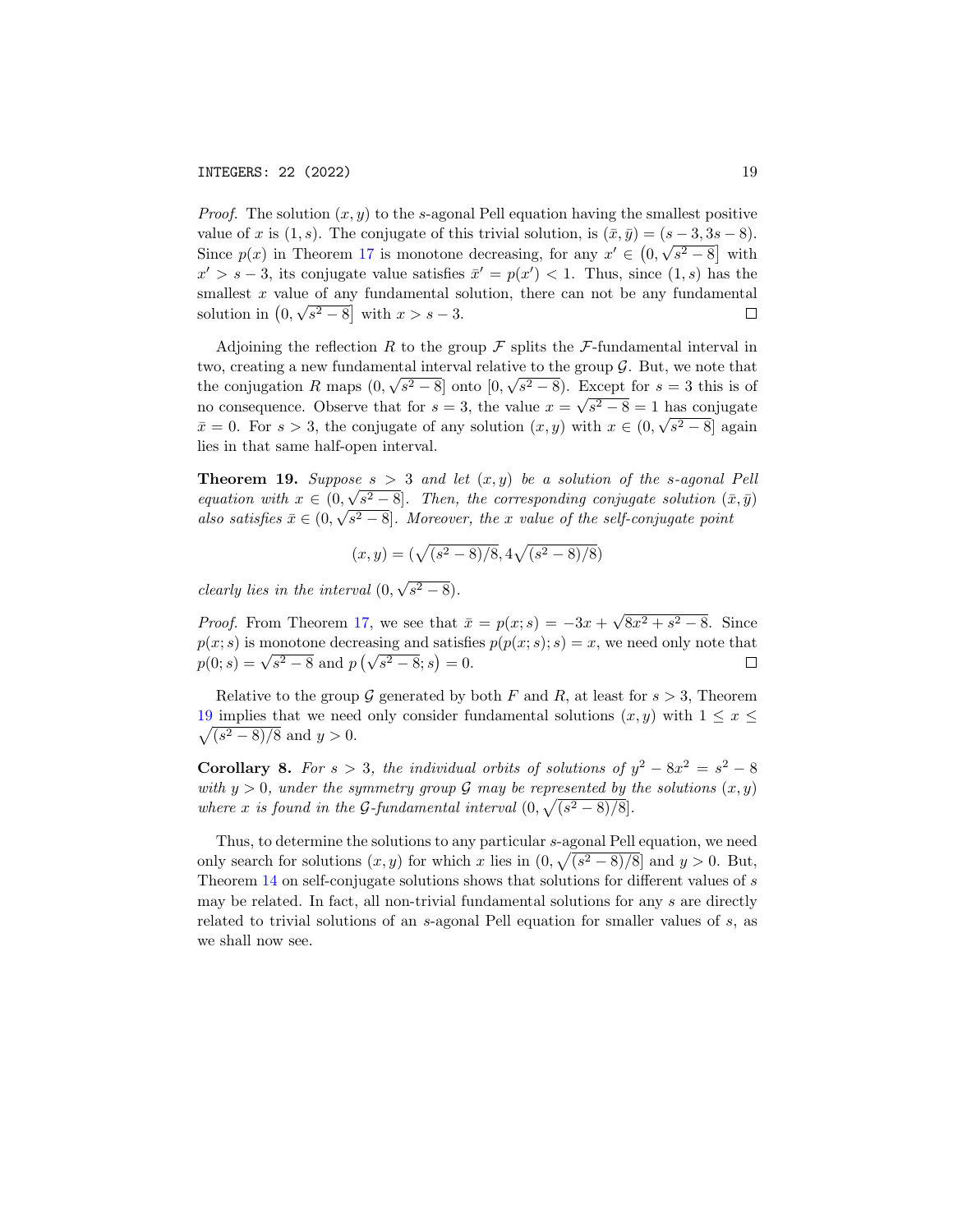## 6. Interrelated Solutions in the Polygonal-Balancing Family of Pell Equations

For any  $s > 3$ , the trivial solution  $(1, s)$  lies in the G-fundamental interval given by  $(0, \sqrt{(s^2-8)/8}]$ . We are interested in the form of non-trivial fundamental solutions. To that end, We note that for  $s = 3$  and  $s = 4$ , the only solution  $(x, y)$  with x in the G-fundamental interval is the trivial solution  $(1, s)$ . But, for  $s > 4$ , any non-trival G-fundamental solution  $(x, y)$  may be found from the trivial solution  $(1, s_1)$  for some  $s_1 < s$ . The following result generalizes Theorem [14,](#page-14-1) which found the values of s for which self-conjugate solutions exist.

<span id="page-19-2"></span>**Theorem 20.** Consider the  $s_2$ -agonal Pell equation  $y^2 - 8x^2 = s_2^2 - 8$ , with a nontrivial G-fundamental solution  $(x_2, y_2)$  where  $x_2$  lies in the interval  $(0, \sqrt{(s_2^2-8)/8}]$ . We set  $d, y_1, x_1, s_1$  and u as follows:

$$
d = x_2 - 1, \quad y_1 = y_2 - 4d = y_2 - 4x_2 + 4, \quad x_1 = x_2 - d = 1
$$
  

$$
s_1 = y_1, \quad u = 2d + (s_1 - 2) = y_2 - 2x_2.
$$

Then,  $(x_1, y_1) = (1, s_1)$  is the trivial G-fundamental solution to  $y^2 - 8x^2 = s_1^2 - 8$ in the interval  $(0, \sqrt{(s_1^2 - 8)/8}]$ . Moreover,  $s_1$  and  $s_2$  satisfy

<span id="page-19-1"></span>
$$
2u^2 + 8 = (s_1 - 4)^2 + s_2^2.
$$
 (32)

*Proof.* We observe that  $(x_1, y_1) = (1, s_1)$  is the trivial solution to  $y^2 - 8x^2 = s_1^2 - 8$ . Now, since  $s_1 - 4 = y_2 - 4x_2$ , we have that

$$
(s_1 - 4)^2 + s_2^2 = (y_2 - 4x_2)^2 + y_2^2 - 8x_2^2 + 8
$$
  
=  $2y_2^2 - 8y_2x_2 + 8x_2^2 + 8$   
=  $2(y_2 - 2x_2)^2 + 8$   
=  $2u^2 + 8$ .

Conversely, we can determine when a non-trivial fundamental solution  $(x_2, y_2)$ to the equation  $y^2 - 8x^2 = s_2^2 - 8$  may be generated by the trivial solution  $(1, s_1)$ to  $y^2 - 8x^2 = s_1^2 - 8$ .

<span id="page-19-0"></span>**Theorem 21.** Suppose for some integers  $u > 0$  and  $3 < s_1 < s_2$ , we have that

$$
2u^2 + 8 = (s_1 - 4)^2 + s_2^2 \text{ and } u \ge (s_1 - 2).
$$

Set  $d = [u - (s_1 - 2)]/2$ . Then we have  $d \in \mathbb{N}$ , and  $(x_2, y_2) = (1 + d, s_1 + 4d)$  is a G-fundamental solution of  $y^2 - 8x^2 = s_2^2 - 8$ .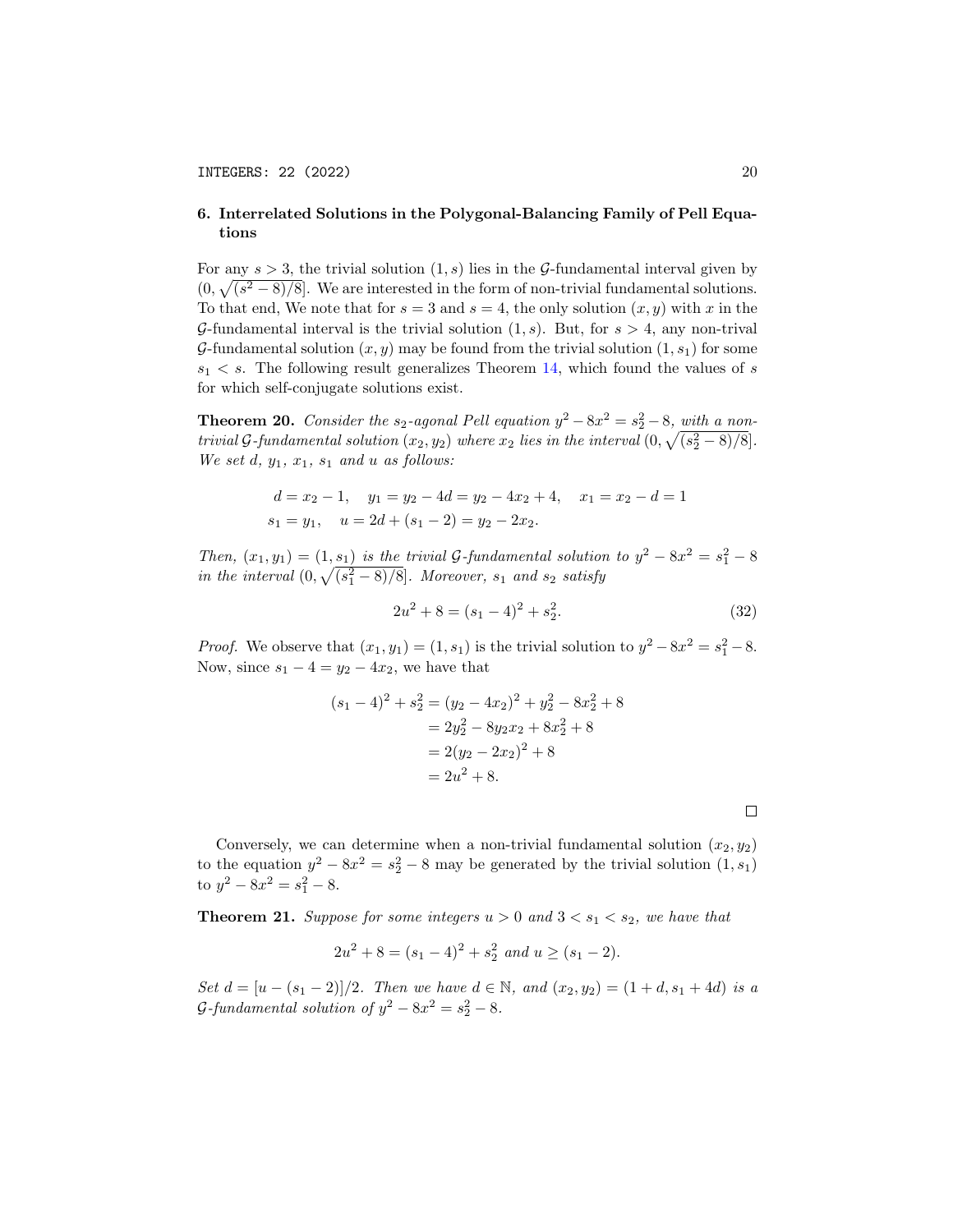*Proof.* Since the left-hand side of  $2u^2 + 8 = (s_1 - 4)^2 + s_2^2$  is even,  $(s_1 - 4)$  and  $s_2$ have the same parity. Since the right-hand side is congruent to 0 or 2 modulo 4, it follows that u has the same parity as  $(s_1 - 4)$  and  $s_2$ . Therefore, we know that  $u - (s_1 - 2)$  is divisible by 2, and hence, d is an integer.

Now, we see that

$$
y_2^2 - 8x_2^2 = [s_1 + 4d]^2 - 8[1 + d]^2
$$
  
=  $\left[ s_1 + 4\left( \frac{u - (s_1 - 2)}{2} \right) \right]^2 - 8\left[ 1 + \left( \frac{u - (s_1 - 2)}{2} \right) \right]^2$   
=  $\left[ s_1 + 2u - 2(s_1 - 2) \right]^2 - 2\left[ 2 + u - (s_1 - 2) \right]^2$   
=  $\left[ 2u - (s_1 - 4) \right]^2 - 2\left[ u - (s_1 - 4) \right]^2$   
=  $4u^2 - 4u(s_1 - 4) + (s_1 - 4)^2 - 2\left[ u^2 - 2u(s_1 - 4) + (s_1 - 4)^2 \right]$   
=  $2u^2 - (s_1 - 4)^2$   
=  $s_2^2 - 8$ .

Finally, we need only show that  $0 < x_2 \leq \sqrt{(s_2^2 - 8)/8}$ . Since  $u \geq (s_1 - 2)$ , we see that  $d \geq 0$  and  $x_2 = 1 + d > 0$ . Moreover, we have

$$
x_2^2 = (1+d)^2 = \left(\frac{u - (s_1 - 4)}{2}\right)^2 = \frac{u^2 - 2u(s_1 - 4) + (s_1 - 4)^2}{4}
$$
  
= 
$$
\frac{2u^2 - 4u(s_1 - 4) + 2(s_1 - 4)^2}{8} = \frac{3(s_1 - 4)^2 - 4v(s_1 - 4) + s_2^2 - 8}{8}
$$
  

$$
\le \frac{-(s_1 - 4)^2 + s_2^2 - 8}{8} \le \frac{s_2^2 - 8}{8}.
$$

We have shown that non-trivial  $G$ -fundamental solutions may be given in terms of trivial solutions for smaller values of s. We now see that this is true for non-trivial *F*-fundamental solutions. That is, the solutions for  $y^2 - 8x^2 = s_2^2 - 8$  generated from a non-trivial F-fundamental solution  $(x_2, y_2)$  are related to the solutions for  $y^2 - 8x^2 = s_1^2 - 8$  generated from the associated trivial solution  $(x_1, y_1) = (1, s_1)$ .

**Theorem 22.** Suppose we have  $2u^2 + 8 = (s_1 - 4)^2 + s_2^2$  with  $3 < s_1 < s_2$ . Set

 $x_2 = 1 + d$ ,  $y_2 = s_1 + 4d$ ,  $x_1 = 1$ ,  $y_1 = s_1$ .

Then, we have

$$
(x_2)_k = f^k(x_2; s_2) = f^k(x_1; s_1) + dB_k^{[4]} = (x_1)_k + dB_k^{[4]}
$$
  

$$
(y_2)_k = g^k(y_2; s_2) = g^k(x_1; s_1) + dC_k^{[4]} = (y_1)_k + dC_k^{[4]}
$$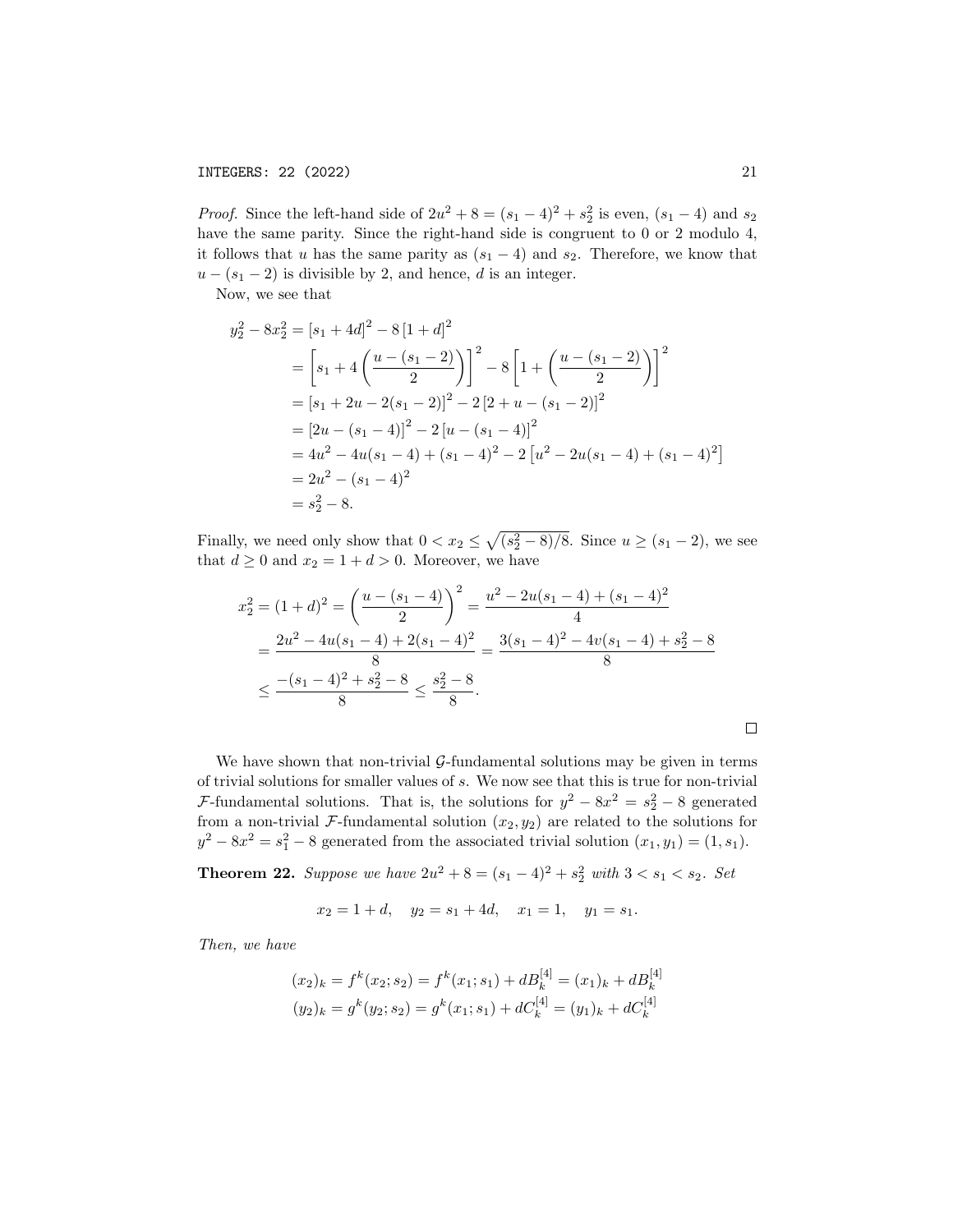*Proof.* From Theorem [21,](#page-19-0)  $(x_2, y_2)$  is a solution to  $y - 8x^2 = s_2^2 - 8$ . Using Corol-lary [2,](#page-10-2) the members of the orbit under the group  $\mathcal F$  of solutions generated by the representative  $(x_2, y_2)$ , to  $y^2 - 8x^2 = s_2^2 - 8$ , are given by

$$
(x_2)_k = f^k(x_2; s_2) = C_k x_2 + B_k y_2
$$
 and  $(y_2)_k = g^k(y_2; s_2) = C_k y_2 + 8B_k x_2$ ,

where  $C_k$  and  $B_k$  are the ordinary Lucas-balancing and balancing numbers, respectively.

We then have

$$
(x_2)_k = C_k x_2 + B_k y_2 = C_k (1 + d) + B_k (s_1 + 4d)
$$
  
=  $(C_k \cdot 1 + B_k \cdot s_1) + d(C_k \cdot 1 + B_k \cdot 4)$   
=  $f^k (x_1; s_1) + d (C_k \cdot B_1^{[4]} + B_k \cdot C_1^{[4]})$   
=  $f^k (x_1; s_1) + dB_k^{[4]}$   
=  $(x_1)_k + dB_k^{[4]}$ .

Similarly, we see that

$$
(y_2)_k = g^k(y_1; s_1) + dC_k^{[4]} = (y_1)_k + dC_k^{[4]}.
$$

By selecting a particular value for  $s_1$  we can find a subfamily of related  $s_2$ -agonal Pell equations by solving the Pell Equation  $(32)$  for  $s_2$  and u. For example, when  $s_1$  is either 3 or 5 we find the sequence  $s_2 = 3, 5, 13, 27, 75, \ldots$  of values for the Pell equation  $s_2^2 - 2u^2 = 7$  that provide interrelated solutions according to Theorem [21.](#page-19-0) Geometrically, Theorem [21](#page-19-0) shows  $(1, s_1)$  is related to the non-trivial fundamental solution  $(x_2, y_2) = (1 + d, s_1 + 4d)$  of the s<sub>2</sub>-agonal Pell equation if and only if the points lie on a line of slope 4. Figure [1](#page-22-0) shows some such interrelated solutions of the subfamily  $y^2 - 8x^2 = s^2 - 8$  where  $s = 3, 5, 13, 27, \ldots$  We note that these s values are the first few terms of the OEIS sequence [A077443.](http://oeis.org/A077443) And, the corresponding values  $u = 1, 3, 9, 19, \ldots$  is sequence  $\underline{A077442}$ .

## 7. Examples of Fundamental Solutions

Finally, we present several examples of finding fundamental representatives of the  $F$  orbits of solutions to an s-agonal-balancing Pell equation.

**Example 23.** For the pentagonal-balancing equation we have  $\sqrt{(s^2 - 8)/8} \approx 1.46$ , where  $s = 5$ . Thus, only the trivial solution  $x_0 = 1$  occurs in the G-fundamental interval  $(0, \sqrt{(s^2-8)/8}]$ . We adjoin its conjugate  $x_1 = 2$  to find the solutions to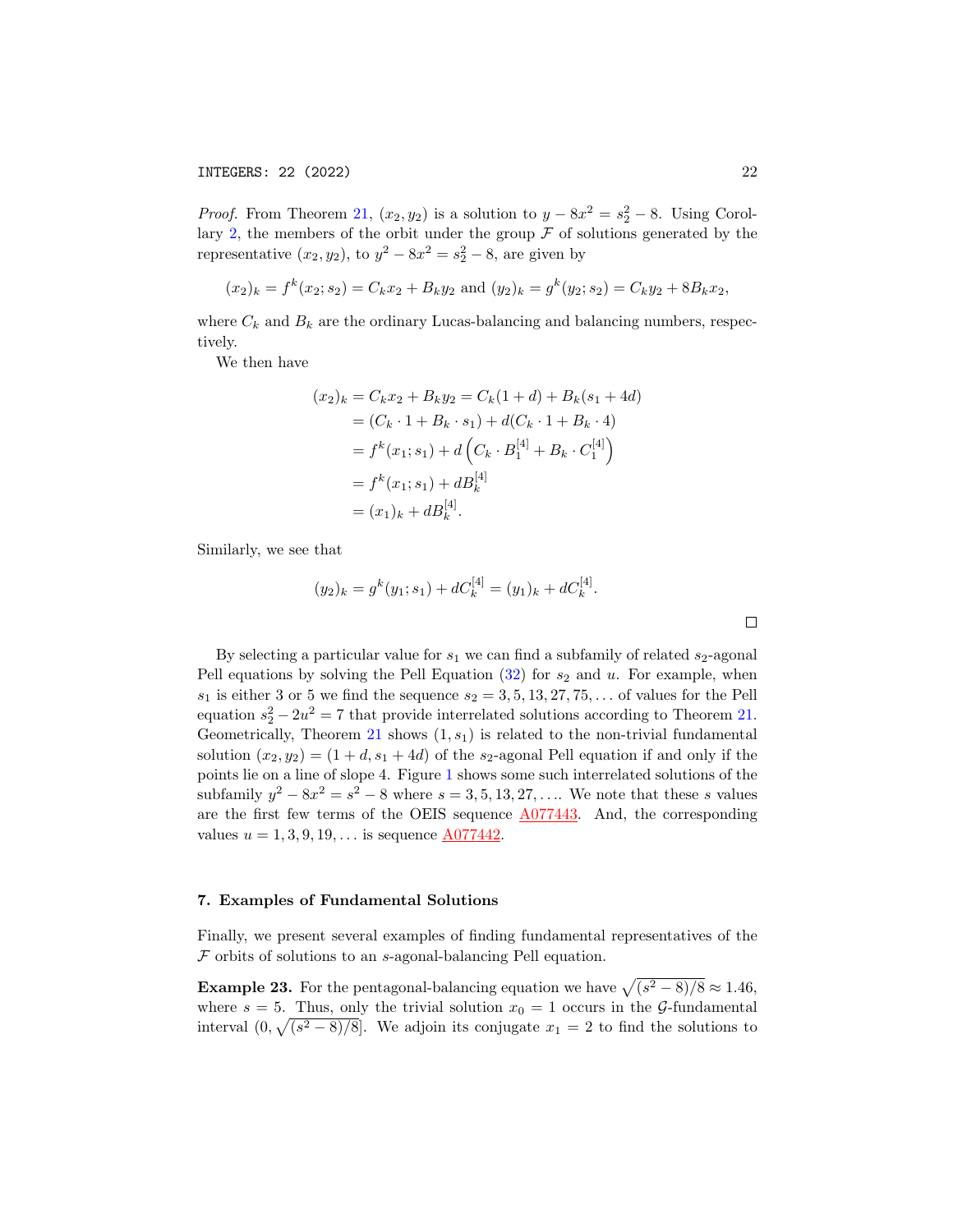

<span id="page-22-0"></span>Figure 1: Interrelated solutions of  $y^2 - 8x^2 = s^2 - 8$  for  $s = 3, 5, 13, 27$ .

the pentagonal Pell equation  $y^2 - 8x^2 = 17$  with x values in the F-fundamental interval  $(0, \sqrt{s^2 - 8}]$ . The corresponding solutions to the pentagonal Pell equation are  $(x_0, y_0) = (1, 5)$  and  $(x_1, y_1) = (2, 7)$ . Table [8](#page-22-1) displays initial values of these orbits. We note that the two orbits, shown in Table [8,](#page-22-1) of the pentagonal-balancing equation,  $y^2 - 8x^2 = 17$ , yield the two classes of 3-gap balancing numbers appearing in Rout and Panda [\[12\]](#page-25-4). Moreover, these solutions of the pentagonal-balancing equation are two less than the upper 3-gap balancing numbers introduced in [\[1\]](#page-24-2).

| $_{\kappa}$ |               |    |     |      |      | Ð     |        |         |
|-------------|---------------|----|-----|------|------|-------|--------|---------|
| $(x_0)_k$   |               |    | 47  | 274  | 1597 | 9308  | 54251  | 316198  |
| $(y_0)_k$   | $\mathcal{D}$ | 23 | 133 | 775  | 4517 | 26327 | 153445 | 894343  |
| $(x_1)_k$   |               | 13 | 76  | 443  | 2582 | 15049 | 87712  | 511223  |
| $(y_1)_k$   |               | 37 | 215 | 1253 | 7303 | 42565 | 248087 | 1445957 |

<span id="page-22-1"></span>Table 8: Orbits of the pentagonal-balancing Pell equation

**Example 24.** For the hexagonal Pell equation,  $y^2 - 8x^2 = 28$ . We have, for  $s = 6$ ,  $\sqrt{(s^2-8)/8} \approx 1.87$ , where  $s=6$ . Hence, only the trivial solution,  $(x_0, y_0) = (1, 6)$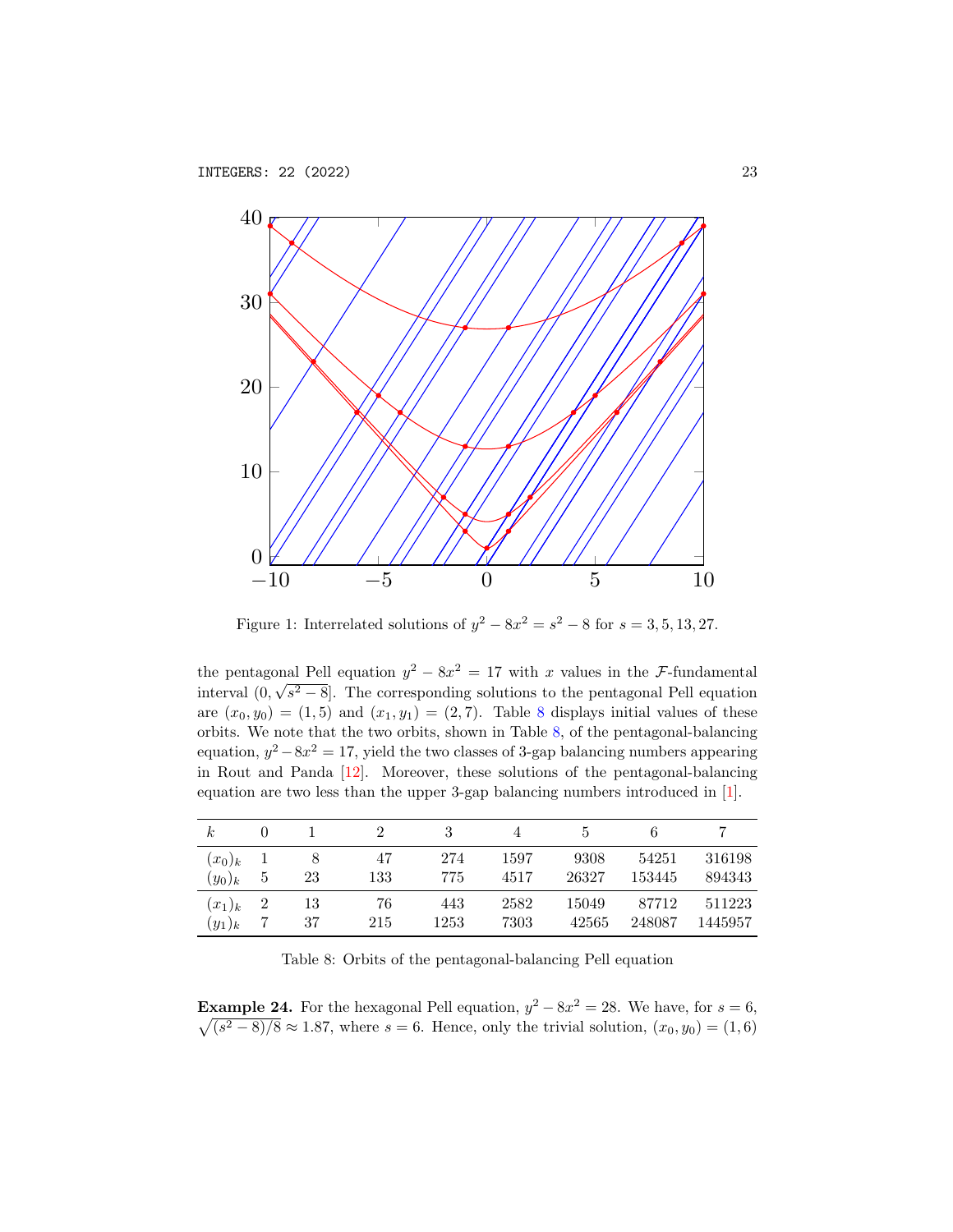has its x value in the  $\mathcal{G}\text{-}$ fundamental interval  $(0,$ √ 3.5]. We adjoin the conjugate of the trivial solution, namely  $(x_1, y_1) = (3, 10)$ , to find the *F*-fundamental solutions:  $\{(1,6), (3,10)\}\$ , with some orbital values appearing in Table [9.](#page-23-0)

| k.        |    |    |     |      |       | Ð     |        |         |
|-----------|----|----|-----|------|-------|-------|--------|---------|
| $(x_0)_k$ | 6  | 9  | 53  | 309  | 1801  | 10497 | 61181  | 356589  |
| $(y_0)_k$ |    | 26 | 150 | 874  | 5094  | 29690 | 173046 | 1008586 |
| $(x_1)_k$ | 3  | 19 | 111 | 647  | 3771  | 21979 | 128103 | 746639  |
| $(y_1)_k$ | 10 | 54 | 314 | 1830 | 10666 | 62166 | 362330 | 2111814 |

<span id="page-23-0"></span>Table 9: Orbits of the hexagonal-balancing Pell equation

**Example 25.** For the triskaidecagonal-balancing Pell equation, where  $s = 13$ , we see that  $\sqrt{(s^2-8)/8} \approx 4.86$ . Thus, the possible G-fundamental solutions to the triskaidecagonal Pell equation,  $y^2 - 8x^2 = 161$ , satisfy  $1 \le x \le 4$ . The only such solutions  $(x, y)$ , with x in the G fundamental interval  $(0, \sqrt{20.125})$ , are  $(1, 13)$ and  $(4, 17)$ . Note that the solution  $(4, 17)$  may be obtained from the pentagonalbalancing trivial solution  $(1, 5)$  as in Theorem [20,](#page-19-2) with  $d = 3$ . Adjoining the conjugates, we obtain the set of  $\mathcal{F}\text{-}$ fundamental 13-agonal Pell equation solutions:  $\{(1, 13), (4, 17), (5, 19), (10, 31)\}.$  Several values in each orbit appear in Table [10.](#page-23-1)

| $\boldsymbol{k}$ | $\theta$ | 1   | $\overline{2}$ | 3    | 4     | 5      | 6       | 7       |
|------------------|----------|-----|----------------|------|-------|--------|---------|---------|
| $(x_0)_k$        | 13       | 16  | 95             | 554  | 3229  | 18820  | 109691  | 639326  |
| $(y_0)_k$        |          | 47  | 269            | 1567 | 9133  | 53231  | 310253  | 1808287 |
| $(x_1)_k$        | 4        | 29  | 170            | 991  | 5776  | 33665  | 196214  | 1143619 |
| $(y_1)_k$        | 17       | 83  | 481            | 2803 | 16337 | 95219  | 554977  | 3234643 |
| $(x_2)_k$        | 5        | 34  | 199            | 1160 | 6761  | 39406  | 229675  | 1338644 |
| $(y_2)_k$        | 19       | 97  | 563            | 3281 | 19123 | 111457 | 649619  | 3786257 |
| $(x_3)_k$        | 10       | 61  | 356            | 2075 | 12094 | 70489  | 410840  | 2394551 |
| $(y_3)_k$        | 31       | 173 | 1007           | 5869 | 34207 | 199373 | 1162031 | 6772813 |

<span id="page-23-1"></span>Table 10: Orbits of the triskaidecagonal-balancing Pell equation

**Example 26.** Finally, consider the icosagonal Pell equation  $y^2 - 8x^2 = 392$ . The set of G-fundamental solutions, with x in the interval  $(0, \sqrt{(20^2 - 8)/8}]$ , are  $\{(1, 20), (7, 28)\}.$  The non-trivial, self-conjugate solution  $(7, 28)$  may be obtained from the trivial square-balancing solution  $(1, 4)$  with  $d = 6$ , as in Theorem [20.](#page-19-2) Adjoining the conjugate of  $(1, 20)$ , we obtain the set of F-fundamental solutions, with x in the interval  $(0, \sqrt{20^2 - 8}]$ :  $\{(1, 20), (7, 28), (17, 52)\}$ . Several orbital pairs are displayed in Table [11.](#page-24-3)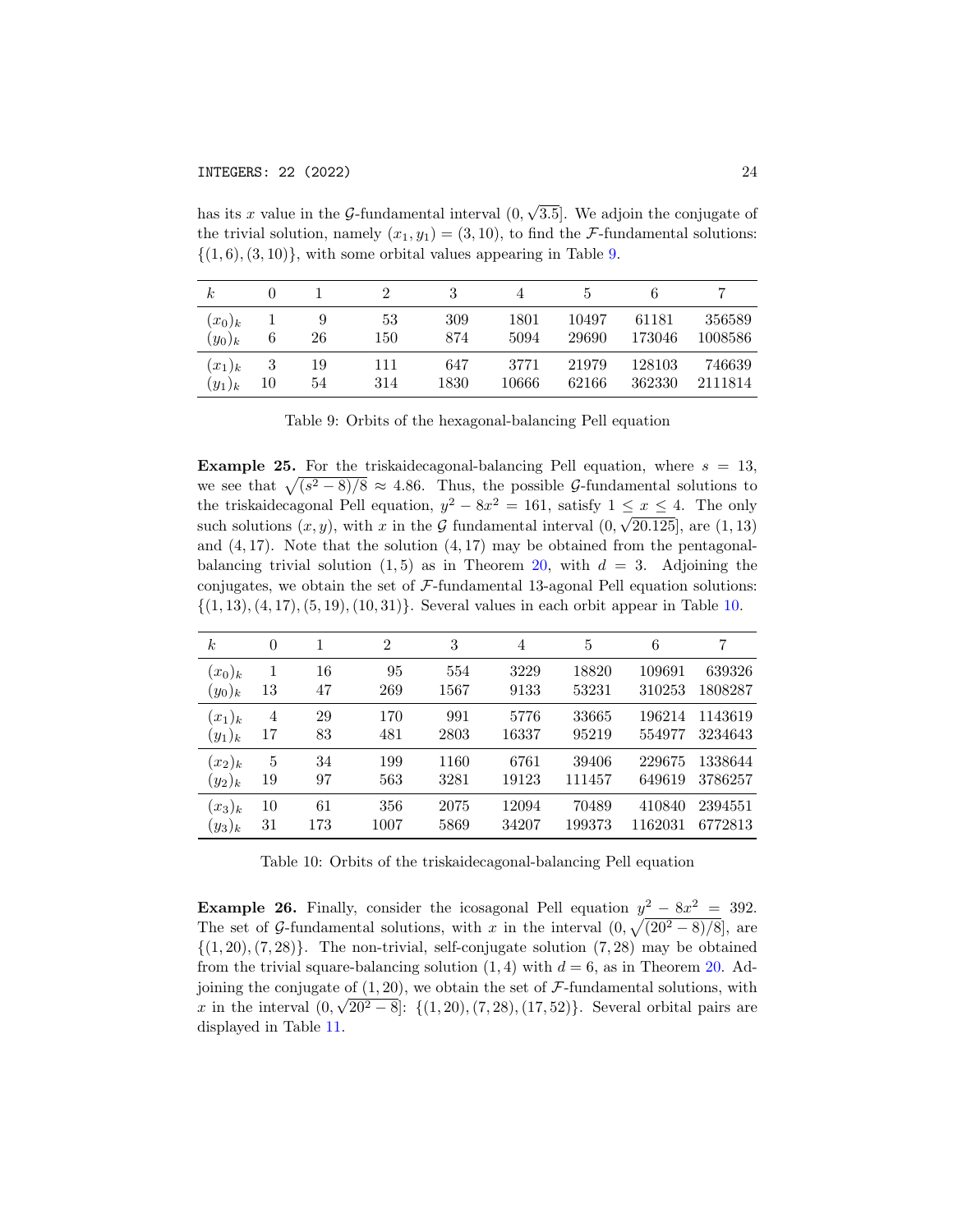| k.        |    |     | 2    | 3    | 4     | 5       | 6       |          |
|-----------|----|-----|------|------|-------|---------|---------|----------|
| $(x_0)_k$ |    | 23  | 137  | 799  | 4657  | 27143   | 158201  | 922063   |
| $(y_0)_k$ | 20 | 68  | 388  | 2260 | 13172 | 76772   | 447460  | 2607988  |
| $(x_1)_k$ |    | 49  | 287  | 1673 | 9751  | 56833   | 331247  | 1930649  |
| $(y_1)_k$ | 28 | 140 | 812  | 4732 | 27580 | 1607548 | 936908  | 5460700  |
| $(x_2)_k$ | 17 | 103 | 601  | 3503 | 20417 | 1118999 | 693577  | 4042463  |
| $(y_2)_k$ | 52 | 292 | 1700 | 9908 | 57748 | 1336580 | 1961732 | 11433812 |

<span id="page-24-3"></span>Table 11: Orbits of the icosagonal-balancing Pell equation

## 8. Conclusion and Open Problems

We have reduced finding the solutions to the s-agonal-balancing Diophantine equation  $y^2 - 8x^2 = s^2 - 8$  to finding representative solutions where x lies in a fundamental interval. Numerical evidence suggests that the number of  $\mathcal F$  fundamental solutions depends on the divisors of  $s^2 - 8$  for all s. Moreover, we have demonstrated that all solutions for the entire family of s-agonal-balancing equations are interrelated. In part II, we will apply the congruence conditions to the s-agonal-balancing equation solutions, determining which produce s-agonal-balancing triples of s-agonalbalancing numbers, s-agonal Lucas-balancing and s-agonal-counterbalancing numbers.

From data generated, the problem of explicitly counting the number of distinct orbits under the  $G$  generated by the maps  $F$  and  $R$  appears to have a satisfactory solution. Additionally, applying the congruence conditions produces a modular period of s-agonal-balancing triples. Data indicate that the periods for different values of s fall into natural categories. Explicitly specifying those categories is an open problem.

#### References

- <span id="page-24-2"></span>[1] J. Bartz, B. Dearden and J. Iiams, Classes of Gap Balancing Numbers, Rocky Mountain J. Math. 51 (2021), 399–411.
- <span id="page-24-0"></span>[2] A. Behera and G. K. Panda, On the square roots of triangular numbers. Fibonacci Quart. 37 (1999), 98–105.
- [3] R. Finkelstein, The house problem, Amer. Math. Monthly **72** (1965), 1082–1088.
- <span id="page-24-1"></span>[4] T. Kovács, K. Liptai, and P. Olajos, On  $(a, b)$ -balancing numbers, Publ. Math. Debrecen 77 (2010), 485–498.
- [5] R. Keskin and O. Karaatl, Some new properties of balancing numbers and square triangular numbers, J. Integer Seq. 15 (2012), no. 1, Article 12.1.4, 13 pp.